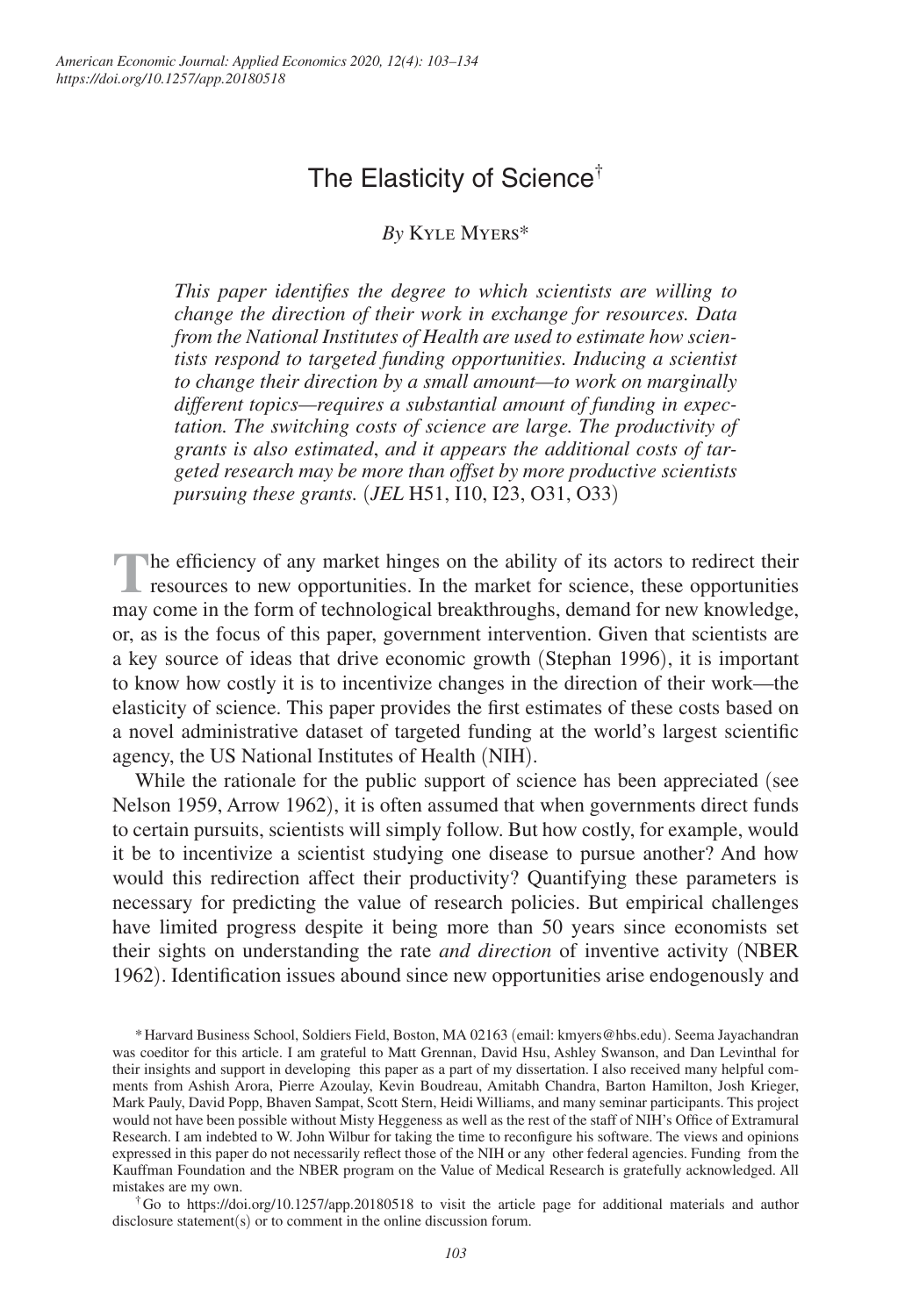scientists self-select their pursuits. Accounting for these factors is compounded by the difficulty of quantifying a scientist's "direction."

This paper overcomes these challenges by examining targeted grant opportunities at the NIH—which request particular types of science—and a validated algorithm that measures the "scientific similarity" between two abstracts—i.e., how similar a scientist's publications are to the science requested by the NIH. By evaluating scientists' decisions to pursue certain opportunities as a function of the amount of funds made available and how similar the opportunity is to their expertise, I can shed light on the elasticity of scientists' direction.

The NIH awards the majority of grants through so-called investigator-initiated competitions, which cater to all types of biomedical research. But routinely, the NIH sets aside funds for one-time competitions, which request proposals on specific diseases, populations, and/or methodologies. These are termed Requests For Applications (RFAs) and usually look to award \$2 to \$3 million. Consider this remark by NIH Director Francis Collins from a March 7, 2016 NIH ME/CFS Advocacy Call :

[The NIH] is working to define the strategic areas of research that would form the basis for a request for applications [RFA]… We're quite serious about looking for opportunities to expand our research in this area and to recruit new investigators into the field, bringing new eyes and new brains into the issue. $<sup>1</sup>$ </sup>

Clearly, the NIH believes it can steer researchers to certain topics. However, there is no evidence on how costly it is to bring "new brains" into a field or whether these new brains can contribute.<sup>2</sup> To get an initial sense of the importance of scientific similarity and fund availability, see Figure 1. Figure 1, panel A shows that scientists are much more likely to enter an RFA when the research objectives of that RFA are more similar to their prior work. Figure 1, panel B shows that scientists prefer to enter RFAs with more funds available. Both results are intuitive, but this is the first clear illustration of these facts.

With these data in hand, I first show that it is possible to induce scientists to shift their research focus, but incentivizing these redirections requires a substantial amount of funds. By revealed preference, it appears these sort of adjustment costs are very large. I then show that in equilibrium, even given the large number of scientists in play, RFAs must make more funds available to attract the same number of applications as the investigator-initiated mechanism. Finally, I compare the productivity of grants awarded via these two mechanisms to shed light on the net costs and benefits.

This setting is well suited, as it allows me to quantify typically unobservable variables (i.e., redirections and payoffs) for a large, diverse set of real-world competitions and, essentially, the universe of potential competitors. Given the large costs

<sup>1</sup>Source: https://goo.gl/32Dmr9, accessed July 12, 2017.

<sup>&</sup>lt;sup>2</sup>Economists have appreciated the adjustment costs of changing input levels (cf. Oi 1962); but only recently has work identified directional adjustment costs of research and development (R&D) activities, most of which has focused on private firms in the energy sector (i.e., Aghion et al. 2016).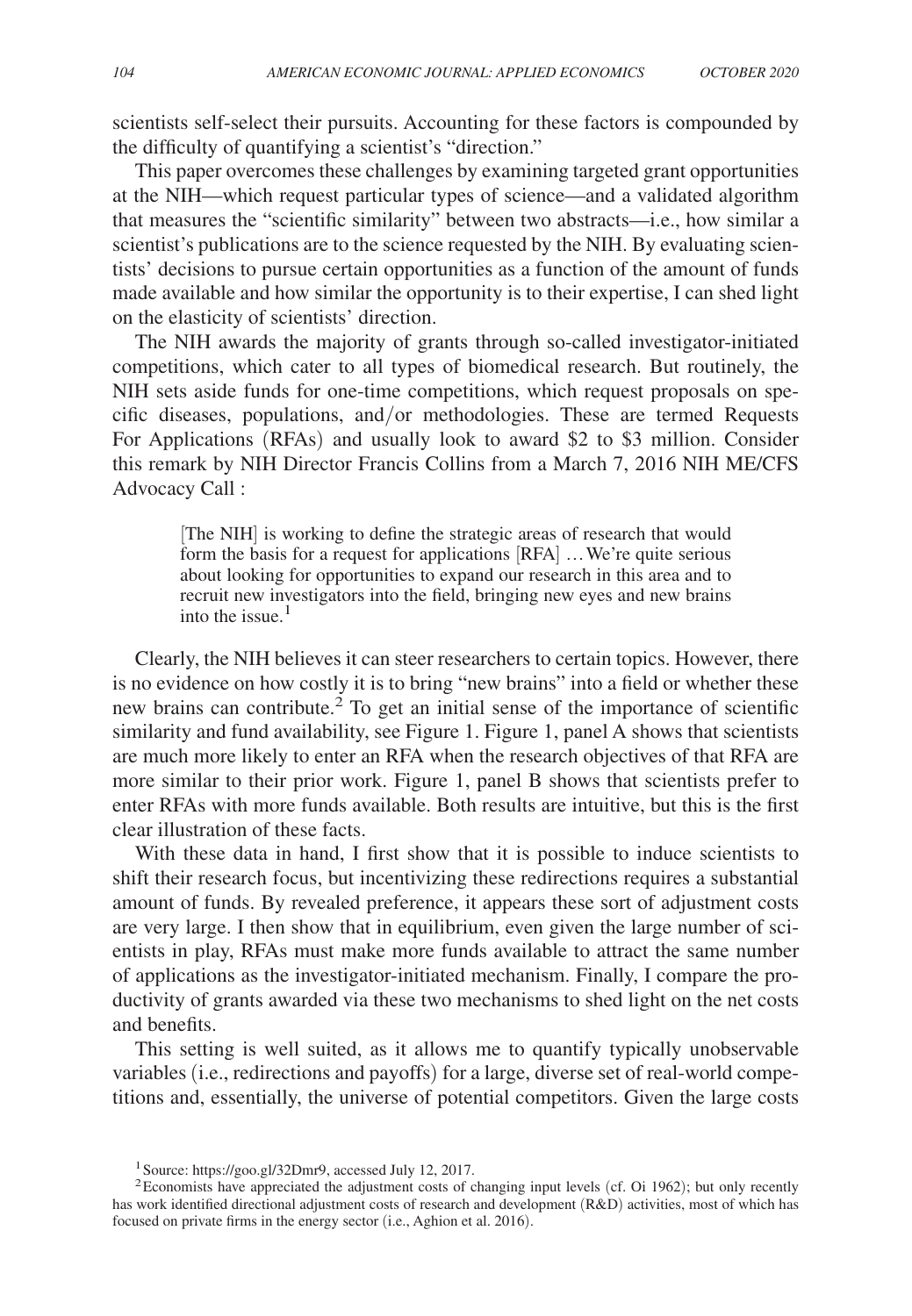

Figure 1. Probability of RFA Entry per Similarity and Funding

of modern science, this is a useful, practical alternative to a randomized experiment. Furthermore, it allows me to test whether the funds directed by the NIH are actually used as intended. $3$ 

My results complement a long line of sociological studies that emphasize the role of nonpecuniary forces in science (i.e., Crane 1969, Kuhn 1970, Merton 1973). More recently, Stern (2004) identifies a large wage premium associated with the right to publish, indicating scientists have strong preferences over their broad career direction. Closely related is Azoulay, Fons-Rosen, and Graff Zivin (2019), which also studies how scientists choose which topics pursue. They find that, following the unexpected deaths of preeminent scientists, individuals from outside fields are more likely to enter and succeed; superstars create barriers to entry.<sup>4</sup> I build on this work in identifying how pecuniary incentives can shape a scientist's direction given the cumulative role of preferences, perceived barriers, and any other constraint. The costs I identify do not directly imply any frictions. But it is rather surprising that virtually zero funds from any major scientific funding agency in the world explicitly subsidize field-to-field transitions.<sup>5</sup>

The paper proceeds as follows. First, Section I describes the data and policy variation used, paying attention to the potential endogeneity of RFAs. In Section II, I focus on scientists' decisions to enter RFAs depending on the funds made available and how similar the RFA is to their prior work. The analyses illustrate which scientists are most responsive to RFAs and allow me to infer that there are large

*Notes:* The figure shows binned scatterplots of entry probabilities per panel A, similarity of scientists' prior publications to the research objectives of the RFA (larger scores indicate greater overlap), and panel B, the amount of funds made available in the RFA. The figure is based on approximately 110,000 scientists and 390 RFAs. Note the log scale of the *y*-axis.

<sup>&</sup>lt;sup>3</sup> Recall that Nelson (1959) and Arrow's (1962) conclusion is not to simply fund "science" generally speaking but to subsidize the *specific* activities with the largest wedge between the marginal social and private returns. In other words, policymakers need an effective mechanism for selectively targeting funds, such as RFAs.

<sup>&</sup>lt;sup>4</sup> See also Moser, Voena, and Waldinger (2014) and Borjas and Doran (2015), which examine similar shocks to inventors and mathematicians.

<sup>&</sup>lt;sup>5</sup>To my knowledge, such an award does not exist for the National Science Foundation, the European Commission, or the Medical Research Council. The NIH has one grant mechanism with related objectives, the "K18," but these grants prespecify the destination field and are rarely used.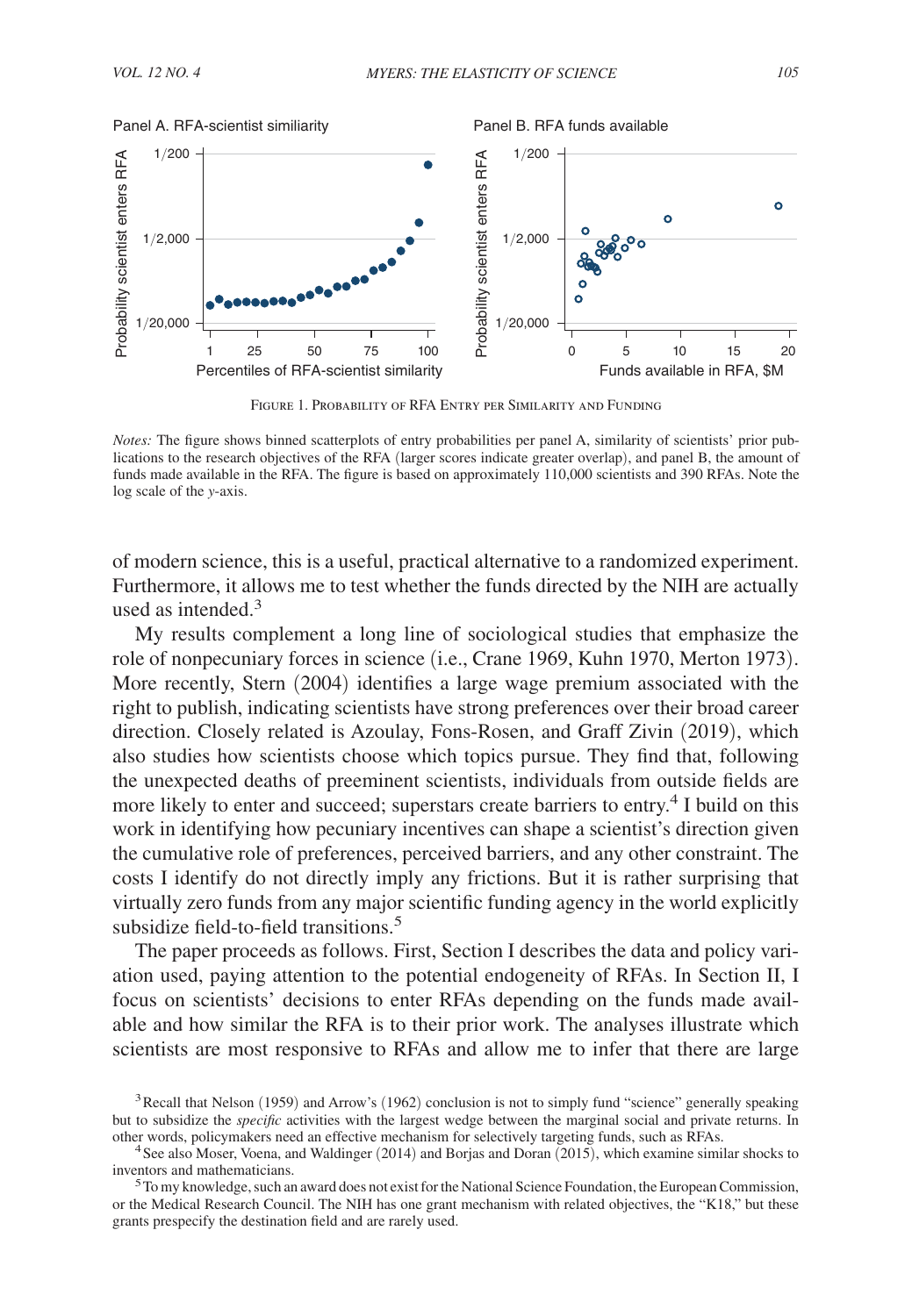directional adjustment costs facing scientists more generally. These costs are estimated using an econometric approach to handle the endogeneity of competition that might bias reduced-form estimates.<sup>6</sup>

Given the large adjustment costs identified, Section III evaluates to what extent they give rise to any "RFA premium." Since it is clear that the adjustments needed to enter RFAs are costly for most scientists, this may require RFAs to use more funds to attract researchers than the alternative investigator-initiated grants (where scientists choose their own direction). However, the pool of scientists that consider NIH grants is large and diverse, so the equilibrium outcome is unclear. I find that RFAs do in fact require more funds to attract new applications, and the size of this premium is about what would be expected given the elasticities identified in Section II.

Then, in Section IV, I use an instrumental variable (IV) to estimate the productivity of RFA and investigator-initiated grants. The results indicate that RFAs are more productive on a per-grant and per-dollar basis. But this appears to be driven by the different composition of scientists and projects, as the productivity gap can be eliminated with a comprehensive set of covariates. Focusing on RFAs, I find that they do induce scientists to move their work closer to the objectives of the RFA, but it appears to be only temporary. Section V concludes.

## **I. Setting and Data**

## A. *NIH Overview*

Broadly speaking, the NIH's priority is to award roughly \$28 billion each year in grants to scientists based at universities, medical centers, and other research institutions. The key mechanism through which the NIH attempts to steer these funds, and thus the direction of science, is RFAs. Including all major types of research grants, RFA awards have grown as a share of the budget from less than 5 percent in the 1980s to roughly 30 percent as of 2015.

To clarify the role of the NIH in the scientific funding landscape, it is, by a large margin, most scientists' preferred funding source. NIH grants are commonly viewed as a signal of quality (e.g., awards are displayed on individuals' CVs). Scientists take great care to stay abreast of the NIH and commit extensive time to grant pursuits. Application decisions are not taken lightly.

The grants I study provide funds for "projects." Applications for these grants propose a self-contained research idea. Funds can be used to buy inputs (e.g., equipment, materials), pay for travel, or subsidize salaries.<sup>7</sup> I examine the most common research grant type awarded, the R01, which accounts for about 60 percent of all grant awards (70 percent of funds). These are "award[s] made to support a

<sup>6</sup>If strategic interactions are unaccounted for, then I would underestimate scientists' valuation of these funds, since with each funding increase comes additional competition and, therefore, a reduced chance of winning those funds. Thus, I must effectively hold each scientist's chance of winning fixed.

<sup>&</sup>lt;sup>7</sup> Awards have two components: direct and indirect costs. Direct costs depend on the specifics of each project and are managed at the discretion of the scientist. Indirect costs are based on institution-NIH negotiated rates to support overhead. Because indirect costs reflect institutional differences, I focus on direct costs. Robustness tests in online Appendix F show the main results hold when examining total costs.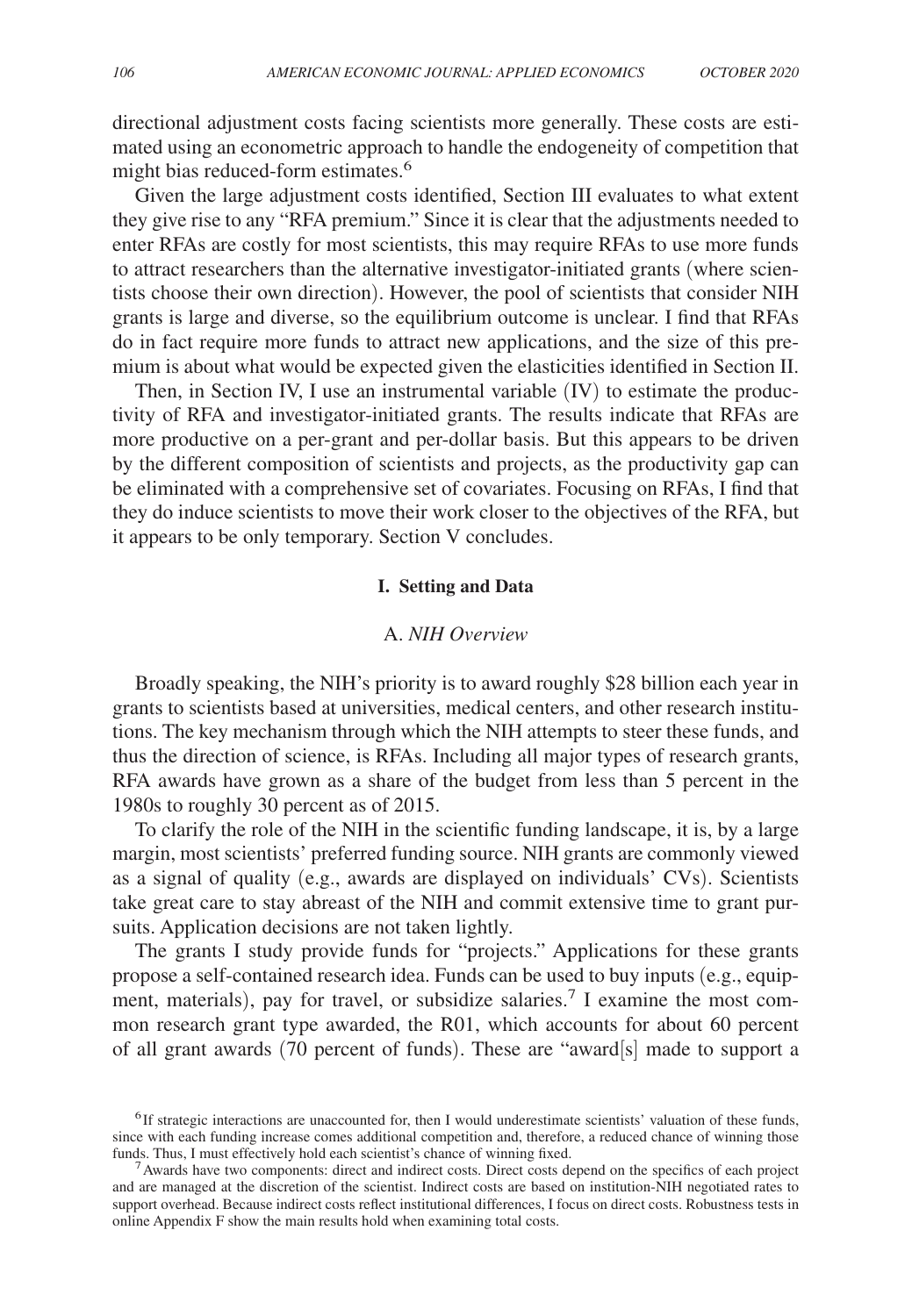discrete, specified, circumscribed project." In my sample, the average R01 awards roughly \$285,000 in the first year and lasts for 4.2 years.

When seeking funding at the NIH, scientists have two major options: RFAs and the "investigator-initiated"—or, for brevity, what I will refer to as "open"—grants. Online Appendix A outlines the application process in detail. In brief, all applications are submitted, peer reviewed by panels with similar expertise, and sorted by review scores for funding priority. These processes occur separately for RFA and open applications and at much different scales and timing. In the open mechanism, scientists submit proposals that compete in very large, recurring competitions. In contrast, in an RFA, funds from one or more NIH Institutes are set aside for a single, one-time competition related to a predefined area of science.<sup>8</sup>

The key differences between RFA and open grant competitions are as follows. Each open competition is roughly 20 times larger than an RFA in terms of the total funds and eventual awards. While one peer review panel is convened specifically for each RFA, applications in an open competition include submissions from 65 different peer review panels on average (drawn from the roughly 175 standing peer review panels); the breadth of science is much larger in open competitions. Open applications have a win probability of 16.3 percent with an average size of \$275,000, whereas RFA applications have a win probability of 19.4 percent with an average size of \$339,000. First-time RFA applications are both more likely to win and, conditional on winning, are larger. Section III focuses on this apparent wedge to identify how much of it is due to the costs facing scientists when adjusting the direction of their work.

## B. *Data Sources*

*NIH Applications and Awards*.—Data on all grant applications to the NIH from fiscal years 2002 to 2009 were obtained from the NIH's administrative database. The full data contain the following: application and applicant identifiers, peer-review grouping and score, funding decision and award size, and institute and fiscal year. For applications submitted in or after 2006, the data also contain the abstract and title of the proposed research project for both funded and nonfunded applications. Only "new" applications are included in all analyses. These are proposals that are being submitted to the NIH for the first time and are not directly tied to any ongoing NIH projects the investigators may have at the time of application.<sup>9</sup>

*RFA Details*.—The research objectives, funds allotted, and timing of each RFA announced between fiscal years 2002 and 2009 are scraped from the NIH announcement website and manually reviewed to ensure accuracy.<sup>10</sup> A total of 1,125 RFAs are scraped. I restrict the sample of RFAs to include only those that solicit R01 grants

<sup>8</sup>In both cases, there are 20–25 unique competitions of either type available at any given time, although it is always the same group of open competitions, which are organized according to the NIH's institutes.

 $9<sup>9</sup>$ The NIH has complicated processes for resubmissions of rejected applications as well as the extension of funding for ongoing grants. I was not able to access data on these sorts of applications. Regardless, the new applications I focus on are clearly a policy-relevant subset.

<sup>&</sup>lt;sup>10</sup> Available at https://goo.gl/LuaBOQ, accessed July 12, 2017.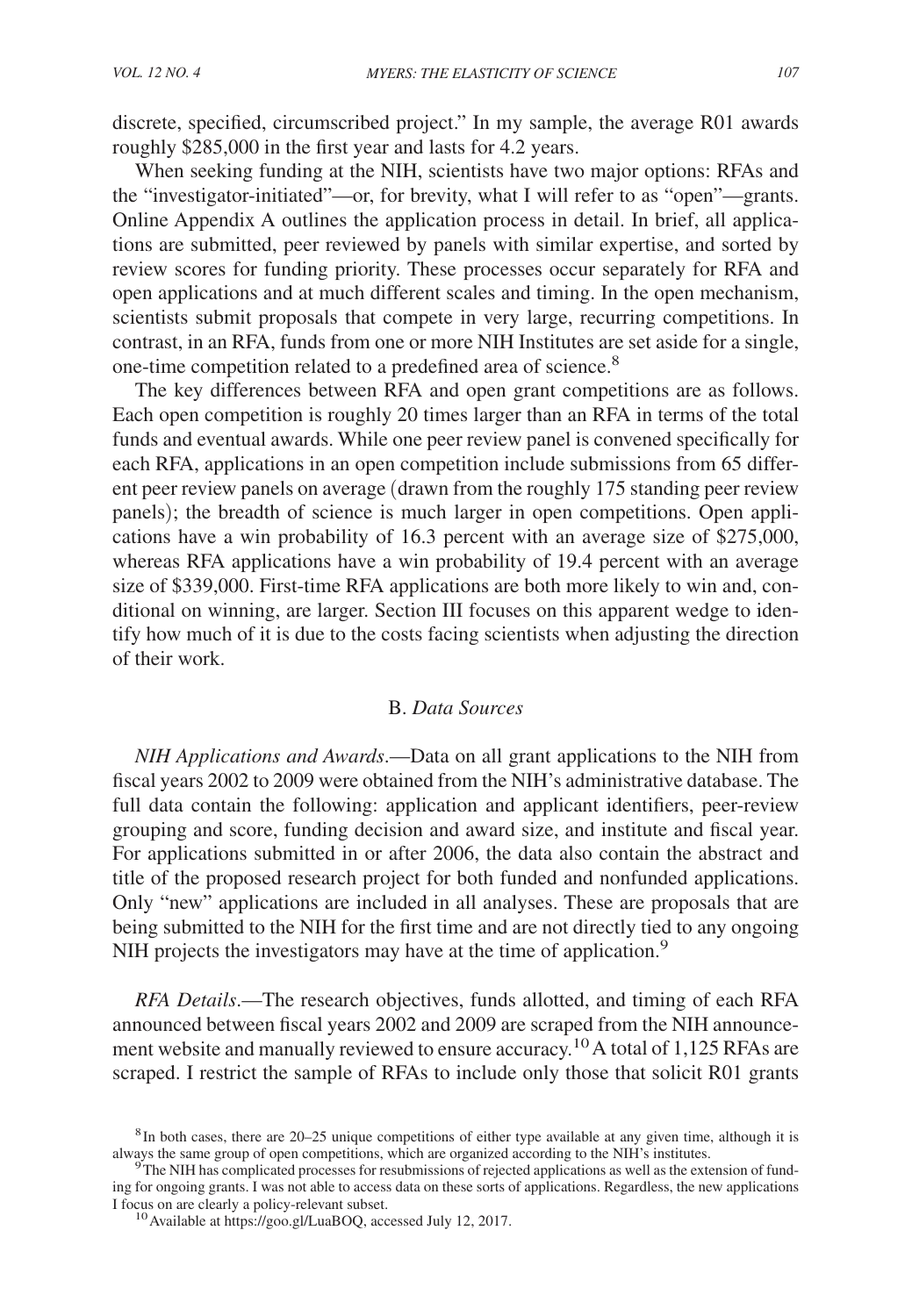(686), were not released as a part of the American Reinvestment and Recovery Act  $(678)$ , and do not request "renewal" grant applications  $(537)$ .<sup>11</sup> In the entry model, I focus on 394 RFAs, excluding those that do not explicitly state the amount of funds expected to be allotted. In the premium analysis, I examine 453 RFAs released between 2006 and 2009 because this approach requires the applications' abstract data, which are only available in applications  $2006$  onward.<sup>12</sup>

*Publications*.—Each scientist's publication record (regardless of funding) prior to 2009 is constructed using the disambiguated version of the PubMed scientific article database developed by Torvik and Smalheiser (2009). PubMed is the National Library of Medicine's database of publications and is considered the gold standard library of biomedical research. Torvik and Smalheiser (2009) develops an algorithm for computing clusters of articles that belong to the same inferred author, which has shown to be extremely precise for NIH-funded scientists in particular (Lerchenmueller and Sorenson 2016).

# C. *RFA Generation and Endogeneity Tests*

It is important to clarify how RFAs are generated and the extent to which the objective function of NIH staff should influence the interpretation of the results. In short, RFAs are generated in response to political forces, NIH's programmatic preferences, and other events such as budget shocks.13 This is relevant to two aspects of this study: (i) identification: are scientists responding to the NIH's funds or other correlated events?; and (ii) generalizability: how representative are scientific topics targeted by RFAs of the full spectrum of science?

The question then is to what extent do these motivations select particular types of science at particular points in time? to test for any kind of differences between the "types" treated by RFAs, I must first discretely classify scientific topics. Thankfully, the National Library of Medicine (NLM) maintains a comprehensive dictionary of scientific terms called Medical Subject Headings (MeSH). The NLM systematically assigns a set of relevant MeSH terms to every publication in PubMed and has made the natural language processing tool underlying this process publicly available. Using this tool, I generate a panel dataset that describes, in each time period, how many PubMed publications and NIH applications are related to a particular MeSH term as well as whether or not an RFA targeted that MeSH term in that period.<sup>14</sup>

Online Appendix B provides further details about sample construction and displays the cross-sectional distribution of treated and control terms. In the cross section, RFA-treated terms occur in publications and applications at about a 30 percent

 $11$  Renewal applications come from previously awarded projects that have reached funding expiration.

<sup>&</sup>lt;sup>12</sup>The premium analyses include RFAs that do not explicitly state the amount of funds expected to be allotted because only realized award magnitudes are relevant for the analyses.

<sup>&</sup>lt;sup>13</sup> Online Appendix A outlines these motivations in further detail based on interviews with NIH staff.

<sup>&</sup>lt;sup>14</sup>Using the count of abstracts associated with specific MeSH terms follows the same logic as prior work that proxies for the scientific importance of particular genes with the number of publications related to each gene (e.g., Williams 2013).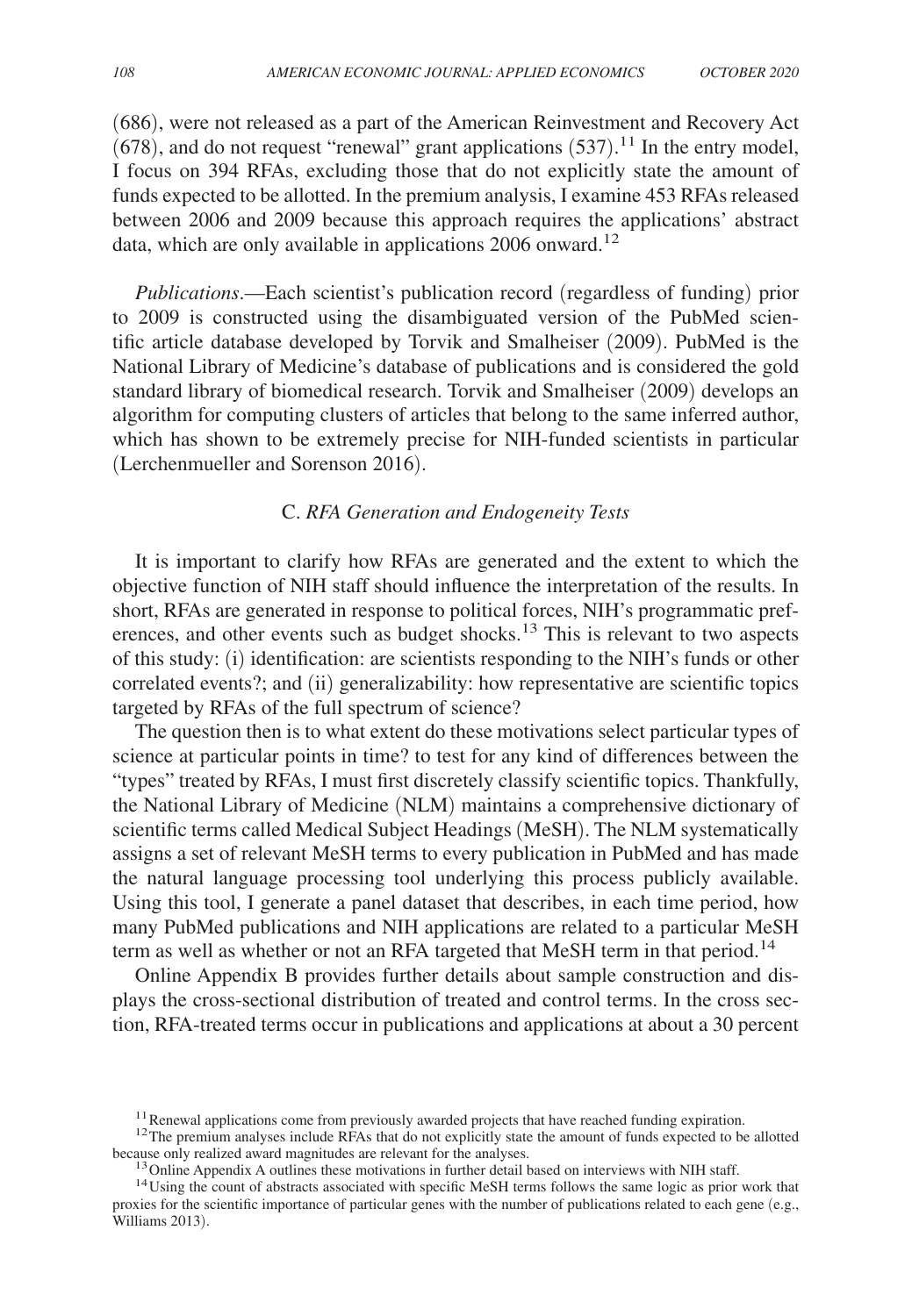larger rate than the control terms. RFAs tend to focus on topics more popular than average.15 Still, the coverage of RFA-treated subjects is substantial.

To examine the potential for policy endogeneity, I assume that if RFAs are indeed endogenously created in response to prior events, then I should observe scientists pursuing RFA-treated MeSH terms at an increasing rate prior to the RFA; there will be "pretrends."<sup>16</sup> To empirically test for these trends, I use event study regressions to estimate the number of abstracts *N* associated with MeSH term *m* at time *t* in a conditional Poisson model:

(1) 
$$
E[N_{mt} | RFA_{m\tau}; \beta_{\tau}, \delta_{m}, \gamma_{t}] = \exp\bigg(\sum_{\tau=t-\underline{s}}^{t+\overline{s}} \beta_{\tau} \times \mathbf{1}\{RFA_{m\tau}\} + \delta_{m} + \gamma_{t}\bigg),
$$

where *E* is the expectation operator;  $\delta_m$  and  $\gamma_t$  are MeSH and time fixed effects, respectively; and  $1\{RFA_{mt}\}$  equals one when MeSH term *m* is associated with at least one RFA at time  $t$ <sup>17</sup> As in standard event study regressions, the coefficients of interest,  $\beta_{\tau}$ , describe the rate of the dependent variable for time periods spanning <u>s</u> periods prior to *t* and  $\bar{s}$  periods after *t*. In all models,  $\beta_{\tau}$  is estimated for four years prior to *t* and two years post *t*, which corresponds to  $(s, \bar{s}) = (4, 2)$  for the PubMed data given annual observations and  $(s, \bar{s}) = (12, 6)$  for the NIH data given three observations per year.<sup>18</sup> Thus,  $\beta_{\tau=t}$  estimates the relative change in term occurrence in the period solicited by an RFA. Figure 2 plots the  $\beta_{\tau}$  estimates for three samples: PubMed publications, all NIH applications, and successful applications. The results clearly show that, conditional on the fixed effects, there are no significant pretrends.

Focusing on the NIH data, there is a sharp increase in applications using targeted MeSH terms at the time of the RFA ( $\beta_{RFA}$  = 10 percent) and awards ( $\beta_{RFA}$  = 20 percent).<sup>19</sup> RFAs appear to induce and fund applications that would not otherwise have been funded. Of note is the lack of any persistent post-RFA treatment effect. This suggests the response observed is due to RFAs specifically and not any spillovers.20 These event studies support the main identification assumption of this paper: scientists value RFAs in and of themselves.<sup>21</sup>

<sup>15</sup>What this means for generalizability will depend on whether the costs of incentivizing scientists to pursue topics varies across this distribution. On one hand, the costs of pursuing low-rate subjects may be higher if the low rate is indicative of the low net value associated with those topics. On the other hand, pursuing the high-rate subjects may be more costly, as they are already concentrated with scientists and the marginal contribution may be more difficult.

<sup>16</sup>It is useful to note that the impetus for any RFA typically begins at the beginning of each fiscal year for budget purposes, if not sooner. Thus, if RFAs are responding to endogenous events, those events likely occurred in the years prior. And while, in general, such pretrends are neither necessary nor sufficient for arguing exogeneity of an event, this setting is one where it is very likely that differential trends would appear if RFAs were in fact endogenous to other unobserved events.

<sup>17</sup>Estimating this Poisson formulation handles the count nature of the data appropriately and the fact that certain MeSH terms have greater variance in the outcome simply because, for example, they are broad terms that encompass larger ideas. For example, "Neoplasms" and "Large Granular Lymphocytic Leukemia" are MeSH terms that describe any cancer and a very specific type of cancer, respectively.

<sup>18</sup>These three observations correspond to the three annual application rounds the NIH holds.

<sup>19</sup>The lack of a treatment effect in the PubMed data is likely due to both the much larger scale of publications compared to applications (average MeSH rate of 322 compared to 4) and the slow variable process by which NIH awards eventually give rise to new publications. Section IV's analyses focus more specifically on this question of whether RFA awards do in fact lead to new science.

 $^{20}$  For instance, if RFAs were a strong signal of future funding opportunities at the NIH, then we would have expected to observe significant posttrends.<br><sup>21</sup>While empirically useful, the lack of an apparent correlation between the supply/demand of the topics that

are targeted by RFAs has interesting implications for the overall efficiency of these mechanisms. Discussing these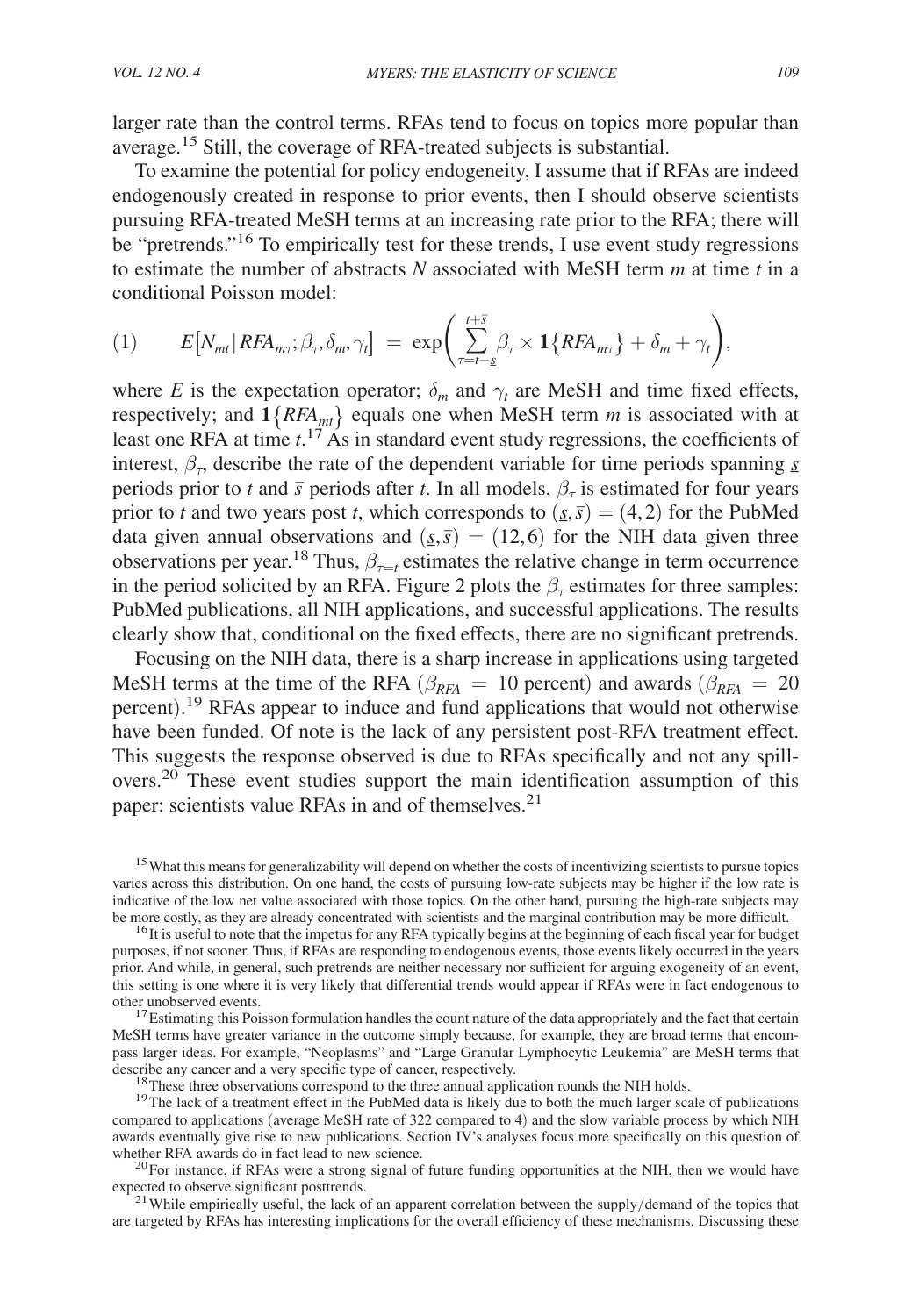

FIGURE 2. EVENT STUDY OF RFA-TARGETED SUBJECTS

*Notes:* This figure plots the  $\beta_\tau$  coefficients estimated using equation (1). Ninety-five percent confidence intervals

#### D. *Quantifying Direction with Similarity: The pmra Algorithm*

Fundamental to the notion of redirecting scientists is "how much" their course of work is adjusted. The task of moving a scientist from working on topic *A* to topic *B* will depend largely on the *scientific similarity* between *A* and *B* . Do they make use of the same knowledge? Do experiments use the same inputs, such as chemicals or organisms?

Here, scientific similarity is defined as the overlap in scientific terminology between two sets of text. Depending on the analyses, I compare two of the three following sources: publication abstracts, NIH application abstracts, and the "research objectives" section of RFAs. To estimate this similarity, I employ the most widely used similarity estimation algorithm for the biomedical sciences: the PubMed related articles (*pmra*) algorithm, developed by Lin and Wilbur (2007).<sup>22</sup> Online Appendix C outlines the algorithm in more detail and provides examples for

and other welfare issues surrounding absolute magnitudes (e.g., "which types of science should be targeted by RFAs?" or "how large should the total NIH budget be?") is beyond the scope of this paper.

 $^{22}$ *pmra* is the algorithm underlying the "Similar articles" feature of PubMed and has become a benchmark within the field of bioinformatics for measuring similarity.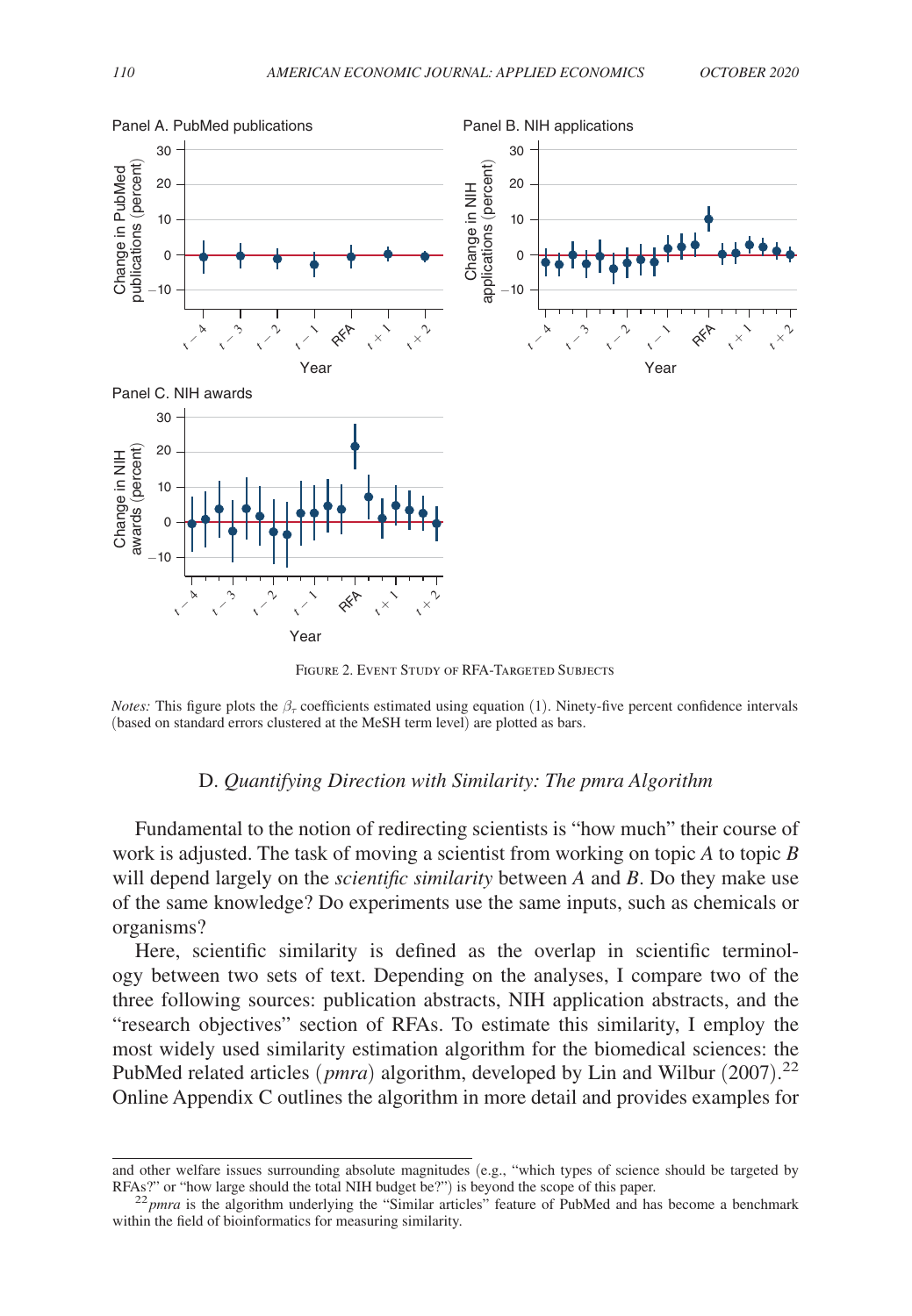qualitative interpretation. The intuition behind the algorithm is that if two abstracts both use the same scientific terminology, it is likely the underlying science is more similar, especially if the overlapping terms rarely occur in general.<sup>23</sup>

The *pmra* algorithm requires PubMed publication abstracts as inputs, so I must assume that each scientist's knowledge base is embodied within the articles they have published previously. Indeed, the purpose of publication is to disclose generated knowledge. Thus, the number of similarity scores for each scientist-RFA or scientist-application pair equals the number of prior publications. To simplify this vector to a single value per scientist, I use the maximum.<sup>24</sup> The logic is that if publications define the boundary of each scientist's knowledge, the maximum captures the shortest proximity between the new science and the scientist. Given the likelihood of a general drift in scientists' pursuits, I use each scientist's publications within the most recent five years.<sup>25</sup>

Although qualitative interpretations of these similarity score changes are difficult, online Appendix C uses two examples from a set of biomedical and economics publications to make clear that changes in similarity scores observed in this sample are not dramatic in a qualitative sense. For example, one standard deviation in these data does not describe an biologist deciding between a new career as an economist or a piano player but rather a virologist deciding which of two closely related viruses to study for their next project.<sup>26</sup>

#### **II. Entry Decisions and Elasticity Estimates**

#### A. *Empirical Model*

The goal of this section is to understand the extent to which larger NIH investments can lead to more project proposals. And more generally, I am interested in quantifying the costs facing scientists looking to adjust their research direction. Understanding these field-to-field switching costs is important for devising optimal research policies.27 The analyses use scientists' observed entry decisions to infer

 $^{23}$ This algorithm has been used in similar work by Azoulay, Fons-Rosen, and Graff Zivin (2019). A novel feature of my implementation of the *pmra* software is that I can generate similarity scores between published journal articles and user-defined text. The code for my implementation of *pmra* was very kindly developed by W. John Wilbur of Lin and Wilbur (2007).

 $24$  For any applications listed with co-principal investigators (i.e., two or more scientists are project leads), I use the maximum of the two scientists' scores.

 $25$  Certainly, the density of one's knowledge may vary within these boundaries, but using the maximum ensures the measure captures only variation in similarity information rather than its depth (or quality). Robustness checks reported in online Appendix F using other transformations (i.e., mean, median), including the full set of prior publications or controlling for the number of publications, show no qualitative differences in the results.

<sup>26</sup>Purely for illustration purposes, the example in online Appendix C using economics publications shows that a 50 percent change in similarity scores amounts to the study of marginally different aspects of the pharmaceutical R&D industry (i.e., studying how firms use alliances in their R&D strategies versus studying how Medicare Part D impacted firms' R&D investments).

 $27$  For instance, in directed technical change models (e.g., Acemoglu 2002), a key parameter that determines the value of policy intervention (conditional on market size and prices) is "state dependence." This describes the extent to which prior factor-specific investments differentially influence current productivity. This parameter is partly based on the presence of across-factor switching costs. For instance, the optimal energy policies developed by Aghion et al. (2016) depend on how costly is it for firms working on "dirty" energy technologies to switch into working on "clean" energy technologies given the technological difference between those two pursuits. The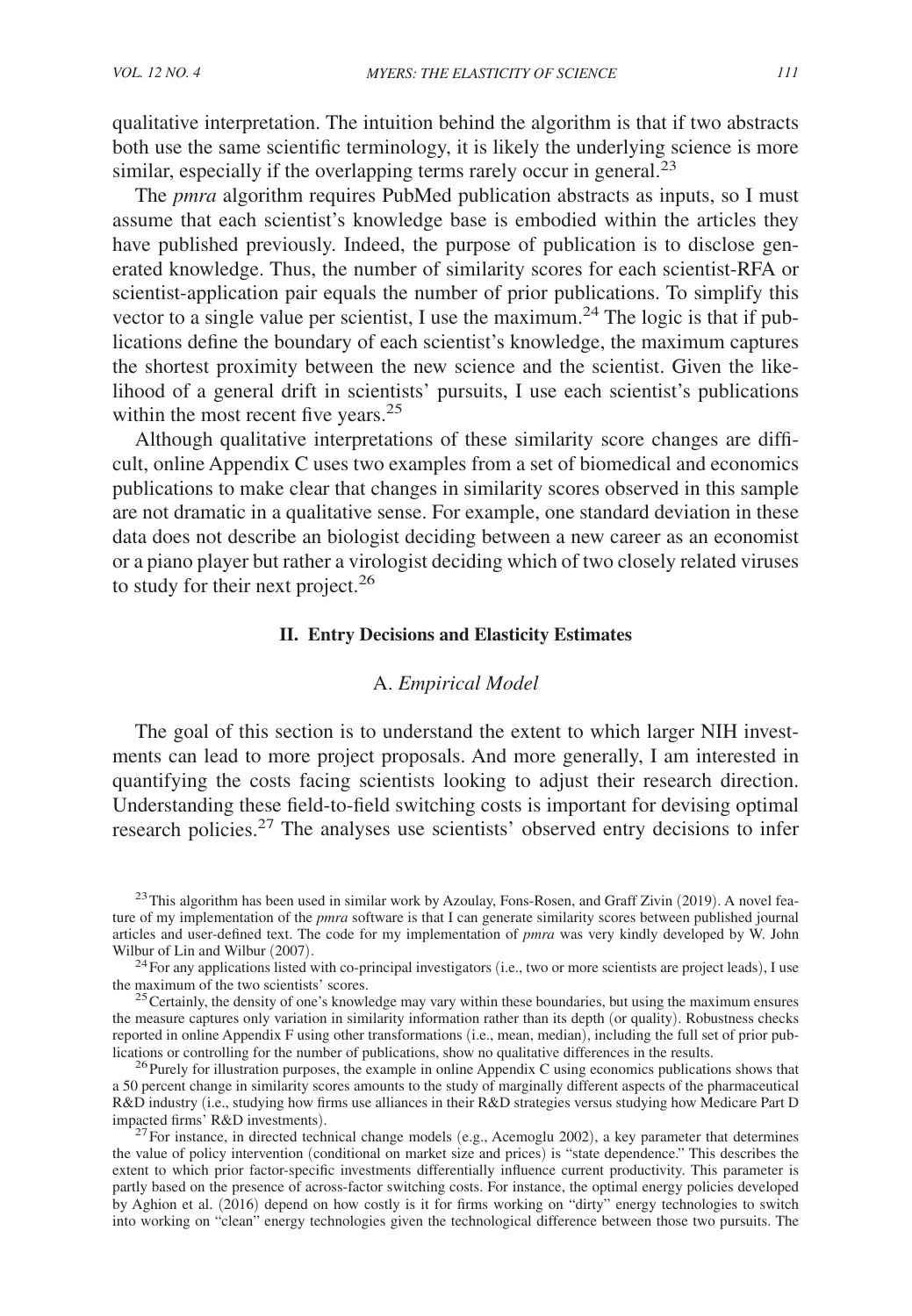their preferences for more (or less) grant funds and less (or more) of a change in the nature of their work.

Motivated by the pattern in Figure 1, panel A, I estimate the probability that scientist *i* enters RFA *j* per

(2) 
$$
1\{Entry_{ij}\} = F(Similarity_{ij}) + G(Purse_j) + \gamma \mathbf{X}_j + \alpha_i + \epsilon_{ij},
$$

where  $1\{Entry_{ii}\}$  equals one if scientist *i* submitted an application to RFA *j* and zero otherwise, *Similarity*<sub>*ij*</sub> is the *pmra* score between *i* and *j*, *Purse*<sub>*j*</sub> is the amount of funds made available in the RFA  $j$ ,  $X$  is a vector of other RFA-specific characteristics,<sup>28</sup>  $\alpha$  are scientist fixed effects, and  $\epsilon$  is a mean zero error term.

Under the assumption that the *Purse* and *Similarity* variables are orthogonal to the error term (conditional on **X** and  $\alpha$ ), estimating this model identifies the marginal costs (to the NIH) of attracting additional applicants to an RFA. And the findings of Section IC support this assumption. These cost estimates are relevant for NIH officials debating the costs and benefits of intervening in the allocation of public research funds.

Furthermore, some portion of these costs will be driven by the elasticity of science. In fact, if equation (2) is interpreted as a structural model of scientists' payoffs, then the ratio of *G*′ to *F*′ (i.e., the coefficients on the *Purse* and *Similarity* variables) can be used to solve for this elasticity (ignoring subscripts and abbreviating *Similarity* and *Purse* to *S* and *P*, respectively):<sup>29</sup><br>
(3)  $\frac{G'}{F'} \cdot \frac{P}{S} = \frac{\partial Pr(1\{Entry\} = 1)/\partial P}{\partial Pr(1\{Entry\} = 1)/\partial S} \cdot \frac{P}{S}$ ing *Similarity* and *Purse* to *S* and *P*, respectively): 29

(3) 
$$
\frac{G'}{F'} \cdot \frac{P}{S} = \frac{\partial \text{Pr}\left( \frac{1}{\text{Entry}} \right)}{\partial \text{Pr}\left( \frac{1}{\text{Entry}} \right)} = \frac{1}{\partial S} \cdot \frac{P}{S} = \frac{\partial S}{\partial P} \cdot \frac{P}{S},
$$

where the final elasticity term indicates how much a scientist can be incentivized to change their direction given some expectation of funds. However, the *G*′ recovered from estimating equation (2) as is would not directly reflect scientists' preferences for grant funds per se. The issue is competition. Larger purses—the sort of variation used to identify *G*′—will likely lead scientists to have higher expectations about the number of competitors they will face. If this is the case, then the relative weight scientists will appear to place on these funds will be biased downward to zero.<sup>30</sup>

To identify these more general switching costs of science, I must control for competitive expectations. To do so, I implement a method for estimating static strategic interactions outlined by Bajari et al. (2010), which builds on the "two-step" method of estimating games pioneered by Aguirregabiria and Mira (2007). This approach amounts to first estimating the probability that each scientist enters each RFA using the exogenous covariates. Then these entry probabilities—often referred

elasticity I estimate captures the same force—how costly is it for scientists to change the direction of their work given the magnitude of that change.

 $^{28}$ These include the year the RFA expired (typically six to eight months post announcement), the lead NIH Institute responsible for the RFA, whether non-R01 applications were permitted, and whether the RFA specifically requested "collaborative" research be proposed. All of these covariates enter as fixed effects (i.e., year and NIH Institute dummies, etc.).

 $^{29}$  See online Appendix D for a more specific discussion.

<sup>&</sup>lt;sup>30</sup>The magnitude of this bias depends on the specific nature of competition in these RFAs.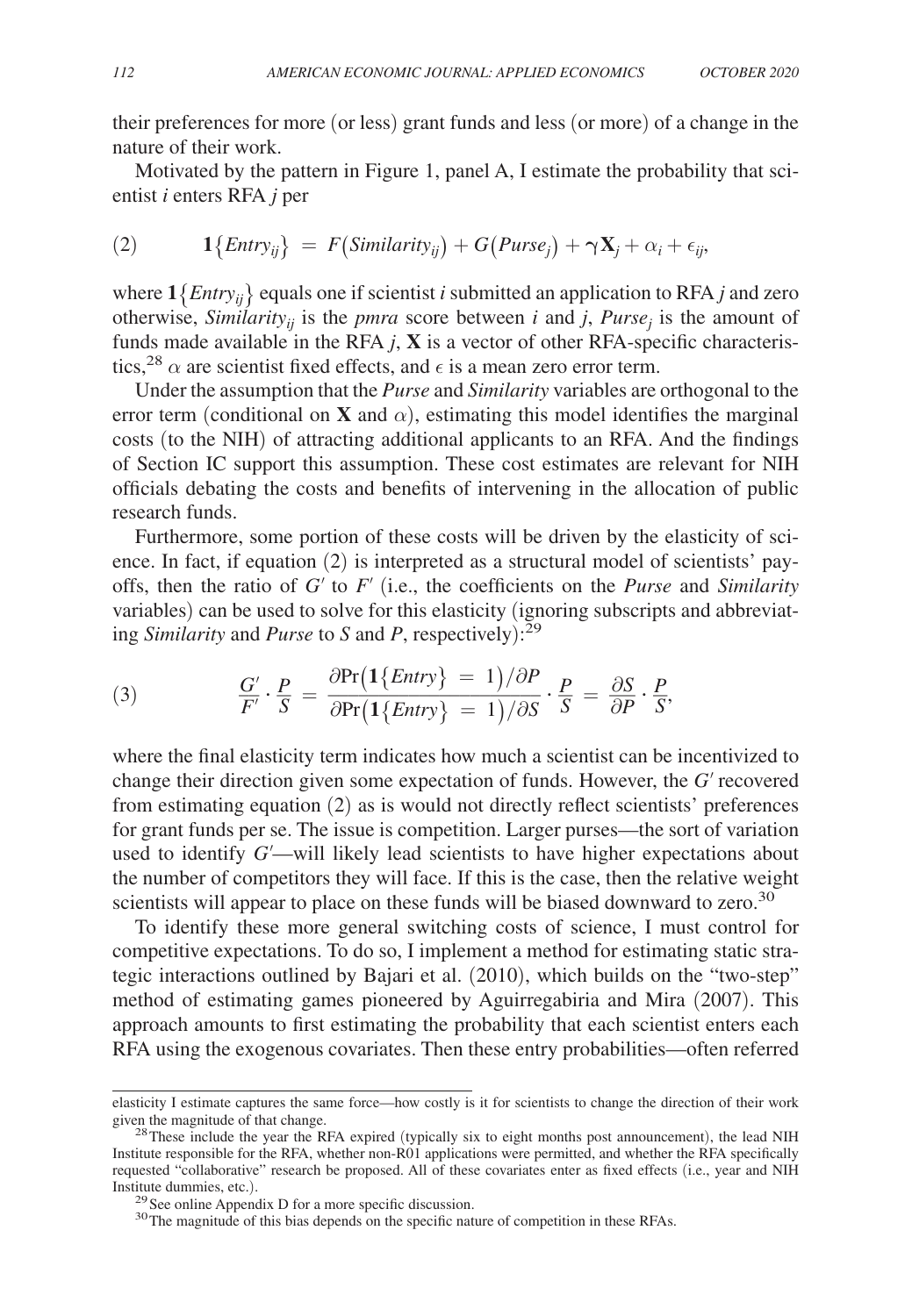to as conditional choice probabilities—are used to construct a measure of competitive expectations, which is included as an additional covariate in the entry model.

For simplicity and tractability given the large sample, though at some costs discussed below, I perform these two steps using the following linear regression models:

(4a) 
$$
\mathbf{1}(Entry_{ij}) = \tilde{F}(Similarity_{ij}) + \tilde{G}(Purse_j) + \tilde{\gamma}\mathbf{X}_j + \tilde{\alpha}_i + \tilde{\epsilon}_{ij},
$$

(4b) 
$$
1\big(Entry_{ij}\big) = F\big(Similarity_{ij}\big) + G(Purse_j) + \delta \tilde{n}_{ij} + \gamma \mathbf{X}_j + \alpha_i + \epsilon_{ij}.
$$

Estimates of the parameters in equation (4a)  $(\tilde{F}, \tilde{G}, \tilde{\gamma}, \tilde{\alpha}_i)$  are used to predict the entry probabilities, which are in turn used to construct the competitive expectations variable denoted by  $\tilde{n}_{ij}$ .<sup>31</sup> This variable describes the number of competitors scientist *i* expects to face in RFA *j* . Online Appendix D outlines the procedure in further detail.

Identification of this class of models rests on the so-called "strategic exclusion restriction." The instrumental variables that influence each scientists' entry decisions directly—here, similarity and the scientist-specific intercepts—must only influence other scientists' decisions indirectly via their competitive expectations  $(\tilde{n}_{ij})$ . If this assumption holds, then conditioning on this covariate (as in equation (4b)) serves the very useful purpose of holding competition fixed. With competition fixed, variation in entry decisions driven by purse sizes reflects scientists' preferences for grant funds per se, and the elasticity of science can be estimated.

The implications that stem from this assumption and the structure of equations (4a) and (4b) are not trivial. Namely, I assume that all scientists are fully aware of all other scientists and their similarities to each RFA. And I do not allow for any heterogeneity in the responses to different types of competition; all scientists respond to competition from all other scientists in the same way (as captured by the linear term  $\delta$  in equation (4b)). While these are strong assumptions, they allow me to adjust for competitive expectations in a clear way. Since the goal of this analysis is not to estimate any sort of counterfactual with a fully specified model, the costs of these strong assumptions seem worth the extra insight they provide.<sup>32</sup>

I explore alternative functional forms for *F* and *G* . In many specifications, I replace  $F(Similarity_{ij})$  with  $\sum_b \beta_b \left( \frac{1}{\phi} \{ \binom{Similarity_{ij}}{j} \} = b \} \right)$ , where  $1 {\ \cdot \}$  is the indicator function and the bins *b* are discretized groups of the *pmra* similarity score. And to explore heterogeneity with respect to the effect of purse sizes on different scientists, I also estimate a version of the model where purse size is interacted with

 $^{31}$  $\tilde{n}_{ij} = \sum_{i' \neq i}^{N} \tilde{Pr} \left( \mathbf{1} \{ \text{Entry}_{ij} \} = 1 \right)$ , where *N* is the total number of potential entrants, and the term encompassed by Pr is the predicted entry probabilities based on the estimates from equation (4a).

<sup>&</sup>lt;sup>32</sup>This research design resembles studies of firm entry where certain variables, such as geographic distance, generate exogenous variation in entry (e.g., Krasnokutskaya and Seim 2011). Here, although the *pmra* algorithm provides an estimate of scientific distance, it is unclear whether scientists must actually travel the entirety of the distance since the bounds of an RFA are not explicit. In online Appendix C, I outline a process that adjusts the raw RFA-scientist similarity estimates to account for this fact. Robustness tests of the main results show no qualitative changes without this adjustment. The adjusted *pmra* is preferred because it more accurately captures the real changes to be expected by entrants, and it permits a straightforward comparison to the effects identified in Section III, where realized changes in similarity are examined.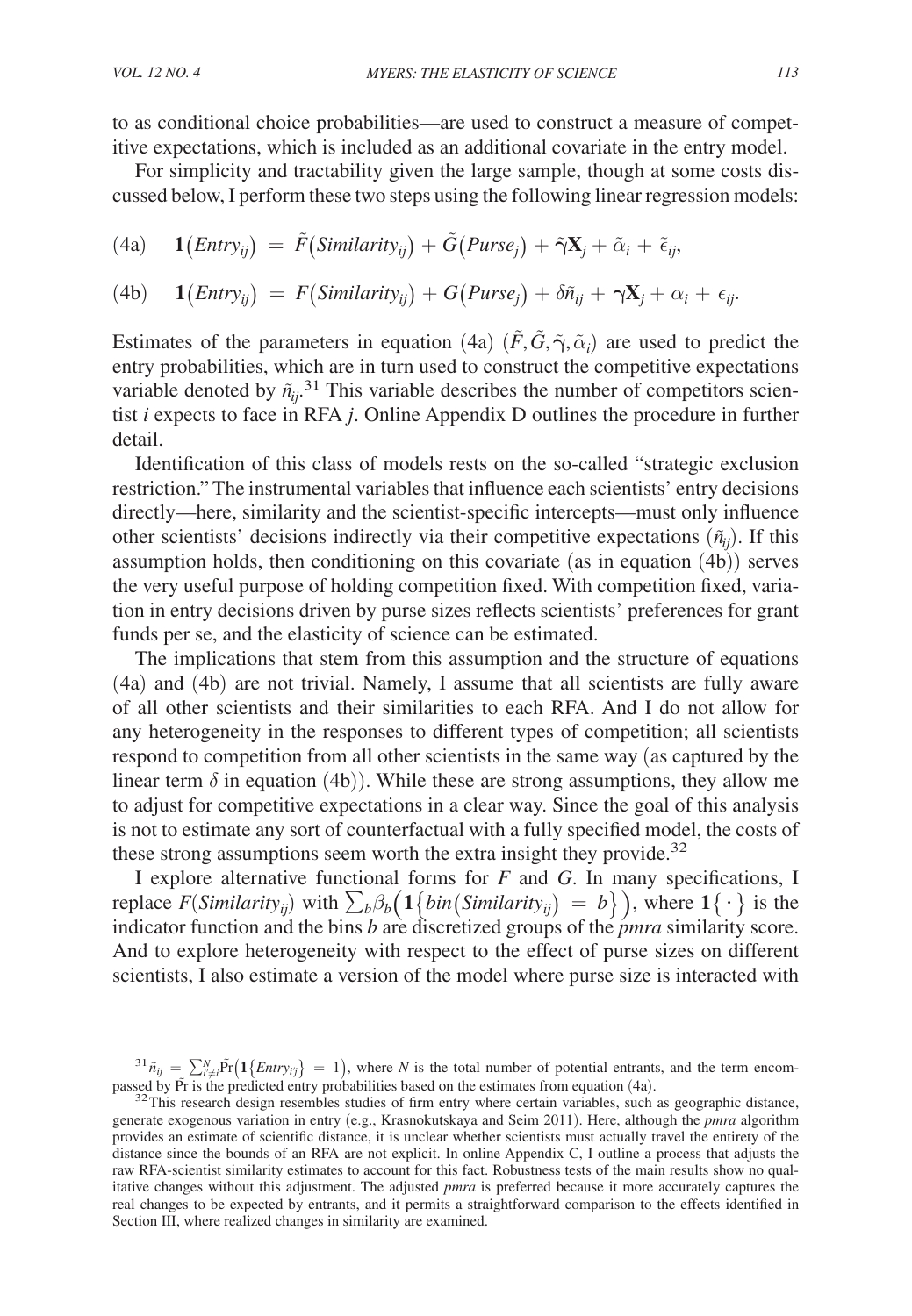these similarity score bins. This informs how the costs of attracting scientists may depend on how "close" they are to a particular RFA.

## B. *Data Construction and Summary Statistics*

Estimating this model requires a dataset composed of scientist-RFA pairs containing (i) all potential entrants, (ii) RFA-level data on purse size and research objectives, and (iii) each potential entrant's scientific similarity to the research objectives. To arrive at a close approximation to the full set of potential entrants, I first include any individual that applied to the NIH from 2002 to 2015, totaling 142,745 scientists. I then pair each scientist (and their publication history) with each of the RFA announcements between 2002 and 2009 that solicit R01 research grants and for which details on the timing, administration, research objectives, and purse were available. Dropping scientists that receive *pmra* scores of zero for all RFAs results in a  $118,127 \times 386$  observation dataset of RFA-scientist pairs and is the data underlying Figure 1.

But as illustrated in Figure 1, panel A, there is virtually no meaningful change in entry probabilities below the median similarity value. From the median to the seventy-fifth percentiles, there is minimal change, but afterward there begins a very sharp increase. Based on this pattern, I first trim the data to exclude all scientists from below the median similarity score. This eliminates roughly 15 percent of applicants (roughly 1,800 out of 13,000). However, the focus of this analysis is understanding how the majority of scientists make directional decisions. The fact that these particular applicants appear to be extreme outliers, coming from regions far outside where the average applicant comes from, suggests that the loss in information from excluding them from the analysis is worth the gains in precision when focusing on the upper half of the full distribution.

The construction of the similarity bins  $b$  used to flexibly approximate  $F$  is also informed by Figure 1, panel A. I set the reference group of scientist-RFA pairs to be those within the fiftieth to seventy-fifth percentiles of the full distribution and then create 25 one-percentile bins for the remainder of the observations. Thus, the  $\beta_b$ coefficients will capture the relative change in entry probability for scientist-RFA pairs in the *b*th percentile ( $b \in [76, 100]$ ) of similarity scores relative to those in the fiftieth to seventy-fifth percentile.

In this final sample, the average RFA has a first-year total purse size of \$2.89 million (standard deviation  $(SD) = 2.65$ ), attracts 28.7 entrants  $(SD = 24.4)$ , and awards a total of 6.5 grants ( $SD = 5.5$ ), with first-year direct costs totaling \$2.65 million  $(SD = 3.01)$ .

I lack an identification strategy that allows me to conduct a detailed analysis of differences in how scientists compete conditional on entry.33 However, to get a sense as to the competitiveness of scientists whose prior work is more or less aligned with the RFA objectives, Figure 3 plots the similarity distributions for winners and losers. Winners are more likely to be more similar to the RFA, but the shift in the

<sup>33</sup>This would require a second instrument, as the *pmra* scores are likely predictive of entry both based on the fixed costs of entry and the expected benefits conditional on entry.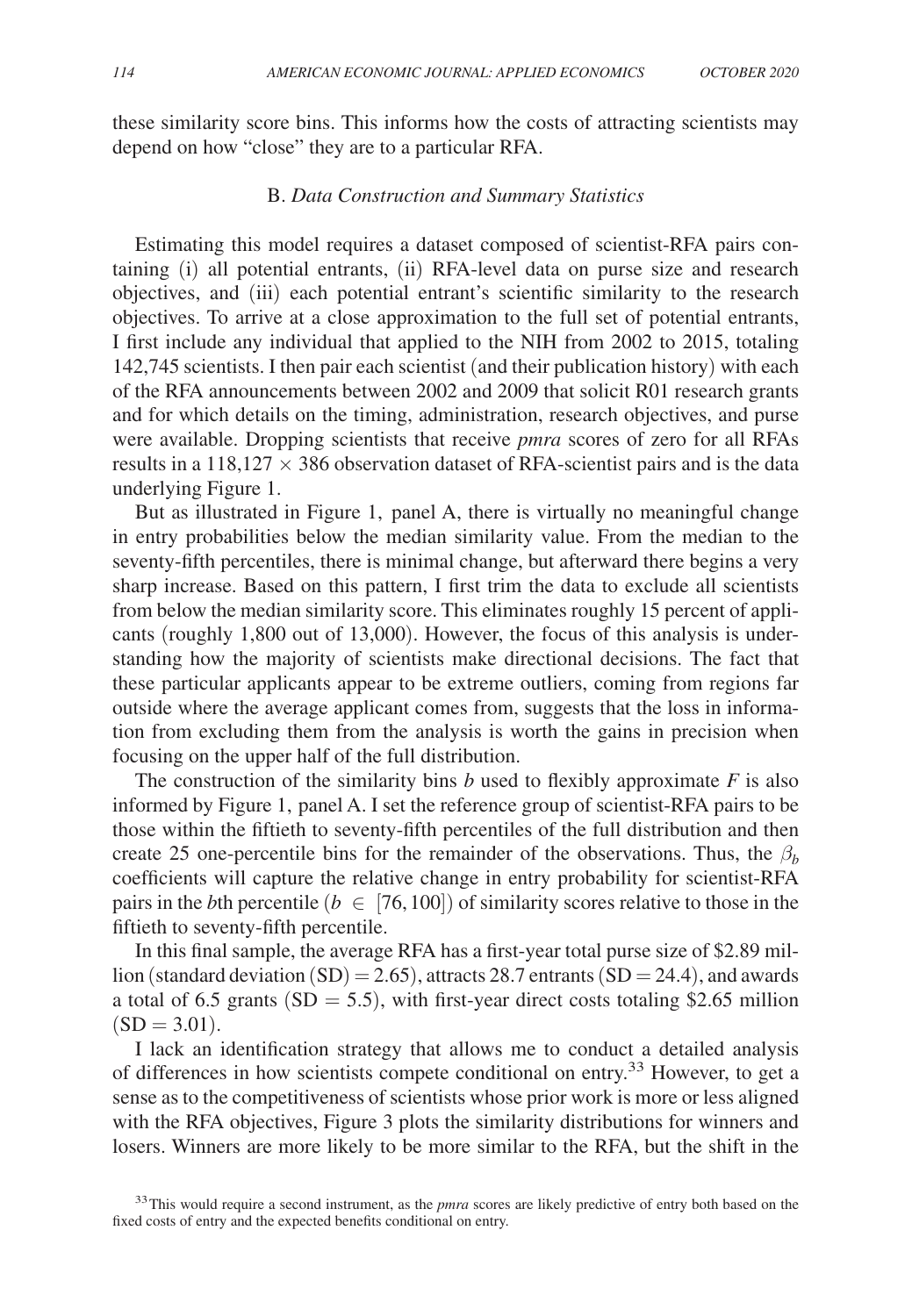

Figure 3. Similarity Distributions Conditional on Entry

*Note:* This figure plots the adjusted *pmra* similarity scores between each scientist and the RFA applied to, splitting the sample by winners (received a grant) and losers.

distribution is not substantial. Unreported regressions suggest this difference is on the order of only 2 to 5 percent. Conditional on entry (which likely includes expectations about success), there does not appear to be a dramatic difference in scientists' ability to compete.

# C. *Results*

Table 1 presents the main results from estimating variants of equation (2). The reported coefficients are based on standardized transformations of the independent variables, so all can be interpreted as the change in entry probability associated with a one standard deviation increase in the variable. The first three columns control for the scientist-RFA similarity using the flexible bin structure and focus on the role of the purse size. Across the specifications, where varying degrees of RFA- and scientist-level controls are included, the estimates indicate that a one standard deviation (\$3 million) increase in funds allocated to an RFA would increase the probability that each scientist enters that RFA by about 40 percent relative to the mean.

These coefficients imply that the marginal costs, in terms of purse size, of attracting one additional application from this sample are roughly \$110,000–120,000. Given that purse sizes are measured only as a single year of funding that typically lasts four years, this implies net costs of roughly \$450,000, which is nearly 40 percent of the lifetime size of the average R01 grant.

In a perfectly competitive market of RFAs with no frictions, adjustment costs, or any other constraint, it would be expected that the marginal cost of inducing an additional application would be equivalent to the expected value of entry. The expected value of entry is simply the probability of winning times the expected award size. Unfortunately, I cannot identify win probabilities for marginal applications within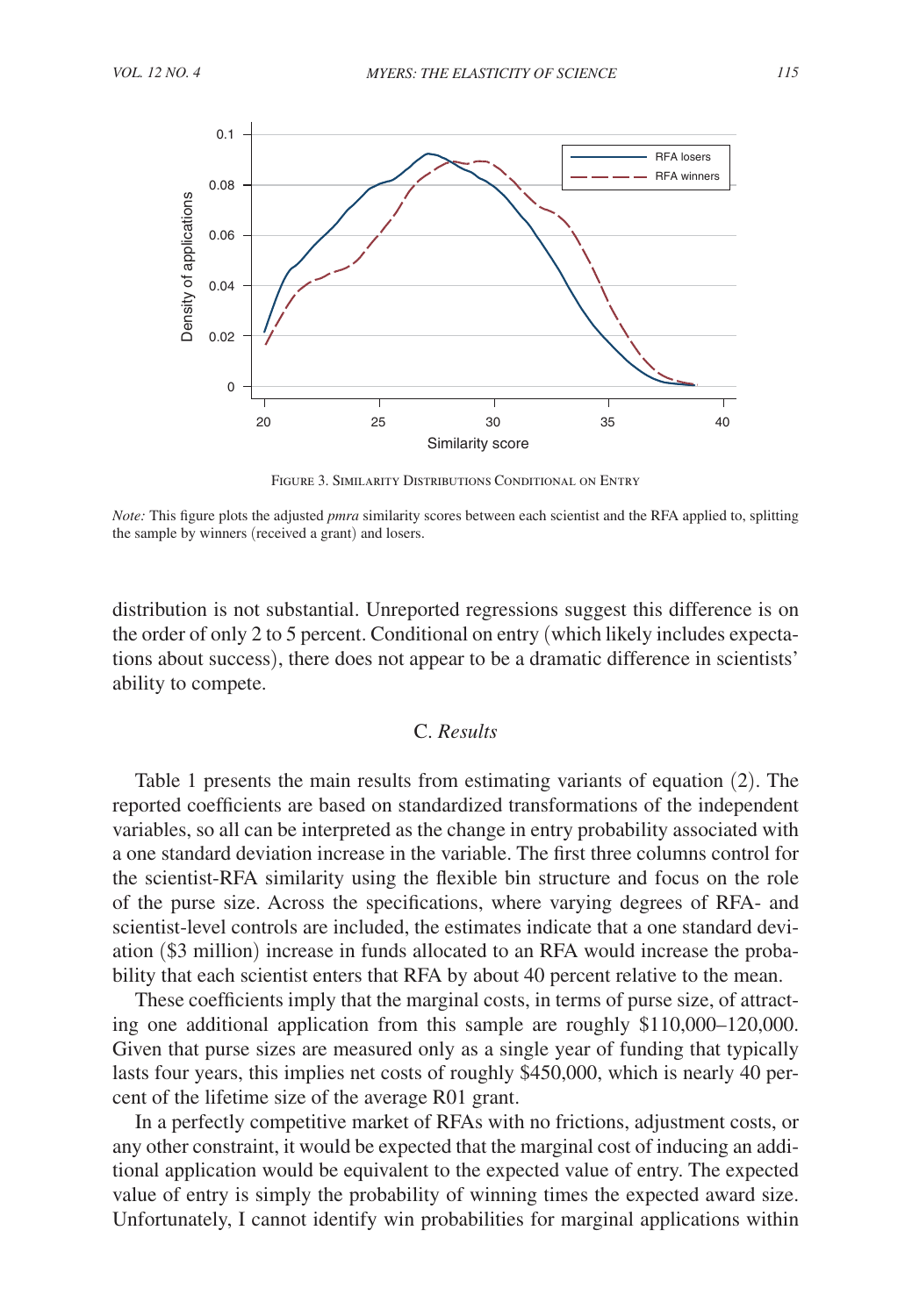|                                                                     |                 | $1\{Entry_{ij}\}$ |                 |                 |                    |
|---------------------------------------------------------------------|-----------------|-------------------|-----------------|-----------------|--------------------|
|                                                                     | (1)             | (2)               | (3)             | $^{(4)}$        | (5)                |
| $Purse_i$                                                           | 2.14<br>(0.557) | 2.20<br>(0.515)   | 2.25<br>(0.519) | 2.32<br>(0.551) | 4.07<br>(0.503)    |
| <i>Similarity</i> <sub>ii</sub>                                     |                 |                   |                 | 2.33<br>(0.911) | 2.55<br>(0.964)    |
| $Competitive$ Expectations $_{ii}$                                  |                 |                   |                 |                 | $-4.37$<br>(0.271) |
| Includes similarity bins<br>RFA controls<br>Scientist fixed effects | Y               | Y<br>Y            | Y<br>Y<br>Y     | Y<br>Y          | Y<br>Y             |

Table 1—Determinants of RFA Entry

*Notes:* All models include 20,221,541 scientist-RFA (*ij*) pair observations, where the mean entry probability is  $5.47 \times 10^{-4}$ . Independent variables are standardized in regression, so coefficients indicate the change in entry probability associated with a one standard deviation increase in the variable; all coefficients are scaled by  $10^{-4}$ .

RFAs. I do not have an instrument that influences entry but is orthogonal to win probabilities. Still, the average win probability of entrants in the sample is 21 percent. If I perform an RFA-level regression of the total number of awards on the total number of applications, marginal applicants across RFAs win 14 percent of the time.34 Using 14 percent as the most reasonable and conservative estimate I can infer from the data, it would appear that the expected value of entry for marginal entrants is closer to \$150,000, about 3 times less than the implied costs of soliciting additional applicants (\$450,000). This suggests there are sizable costs keeping scientists from changing their direction and entering RFAs.

To get an initial sense of the relative importance of funding versus the scientific similarity of a scientist's prior work, column 4 includes a simple linear term and indicates that a one standard deviation increase in scientist-RFA similarity increases entry probabilities by more than 40 percent. Next, I take a more flexible approach to specifying the role of similarity and purse sizes  $(F \text{ and } G)$ . I use the similarity percentile bins described previously to estimate the relative effects of similarity, and I also interact these bins with the purse variable to explore how fund responsiveness varies across the similarity distribution:

(5) 
$$
1\{Entry_{ij}\} = \sum_{b} \beta_b \Big( 1\{bin(Similarity_{ij}) = b\} \Big) + \sum_{b} \delta_b \Big( 1\{bin(Similarity_{ij}) = b\} \Big) \times Pure_j + \delta \tilde{n}_{ij} + \gamma \mathbf{X}_j + \alpha_i + \epsilon_{ij},
$$

<sup>34</sup>In these scenarios, there is often concern that marginal entrants are "worse" than average entrants. But one feature to reiterate about this setting is that the size of RFAs is very small relative to the full pool of scientists—there are roughly 28 applicants per RFA out of more than 100,000 scientists. So it seems reasonable to assume that the difference between average and marginal entrants here is likely not dramatic.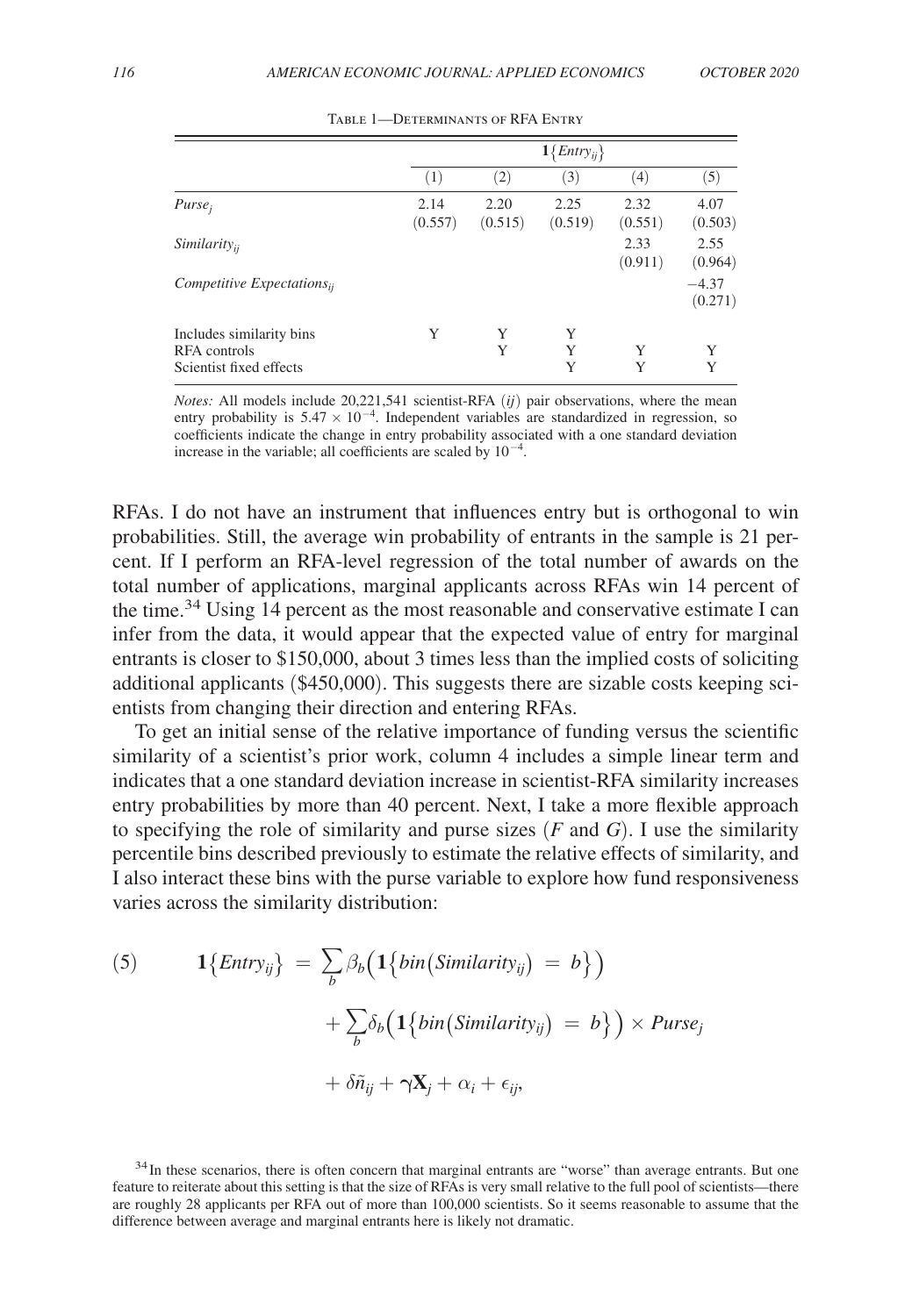

Figure 4. RFA Entry Coefficient Estimates

where the scientist fixed effects  $(\alpha_i)$  and competitive expectations term  $(\tilde{n}_{ij})$  are included only in some models. Figure 4 plots the  $\beta_b$  and  $\delta_b$  coefficients recovered from this regression. The estimates in Figure 4, panel A indicate relative changes in entry probabilities for scientists in the *b*th similarity percentile relative to those in the fiftieth to seventy-fifth percentile. The estimates in Figure 4, panel B indicate absolute changes in entry probabilities when purse size increases by one standard deviation for scientists in the *b*th similarity percentile.

Focusing on Figure 4, panel A, the importance of similarity in scientists entry decisions is clear. The effect of being in the top percentile of similarity (approximately 10,000 individuals) is roughly 100 times larger than being at the eightieth percentile. This pattern holds across all specifications.

These results suggest that relative changes in similarity are much more important than fund availability. But as outlined previously, taking this pattern to indicate the presence of high switching costs ignores the potential role of strategic interactions. Column 5 implements the Bajari et al. (2010) algorithm to construct an estimate of competitive expectations (the number of entrants each scientists expects) and includes this term in the regression. Controlling for these strategic interactions leads to a larger coefficient on the purse term; it nearly doubles. This is to be expected since increases in fund availability should endogenously lead to increased competition, which mutes the responsiveness of scientists to these funds.

Figure 4, panel B illustrates how scientists' responsiveness to funds varies across the similarity distribution. For scientists outside the top 5 percent of similarity, there appears to be a relatively constant effect of purse size on entry decisions—consistent with Table 1, a 1 standard deviation increase in fund availability leads to a 40–80 percent increase in entry probability. However, it appears that scientists in the top

*Notes:* Panel A plots the coefficients on the similarity percentile bins representing the relative change in entry probability for scientist-RFA pairs in each percentile relative to those in the fiftieth to seventy-fifth percentiles. Panel B plots the coefficients on the standardized purse size interacted with each of the seventy-sixth to one hundredth percentile similarity bin indicators. All estimates are from one of three specifications indicated by the markers. Hollow markers indicate estimates where zero is included in 95 percent confidence intervals.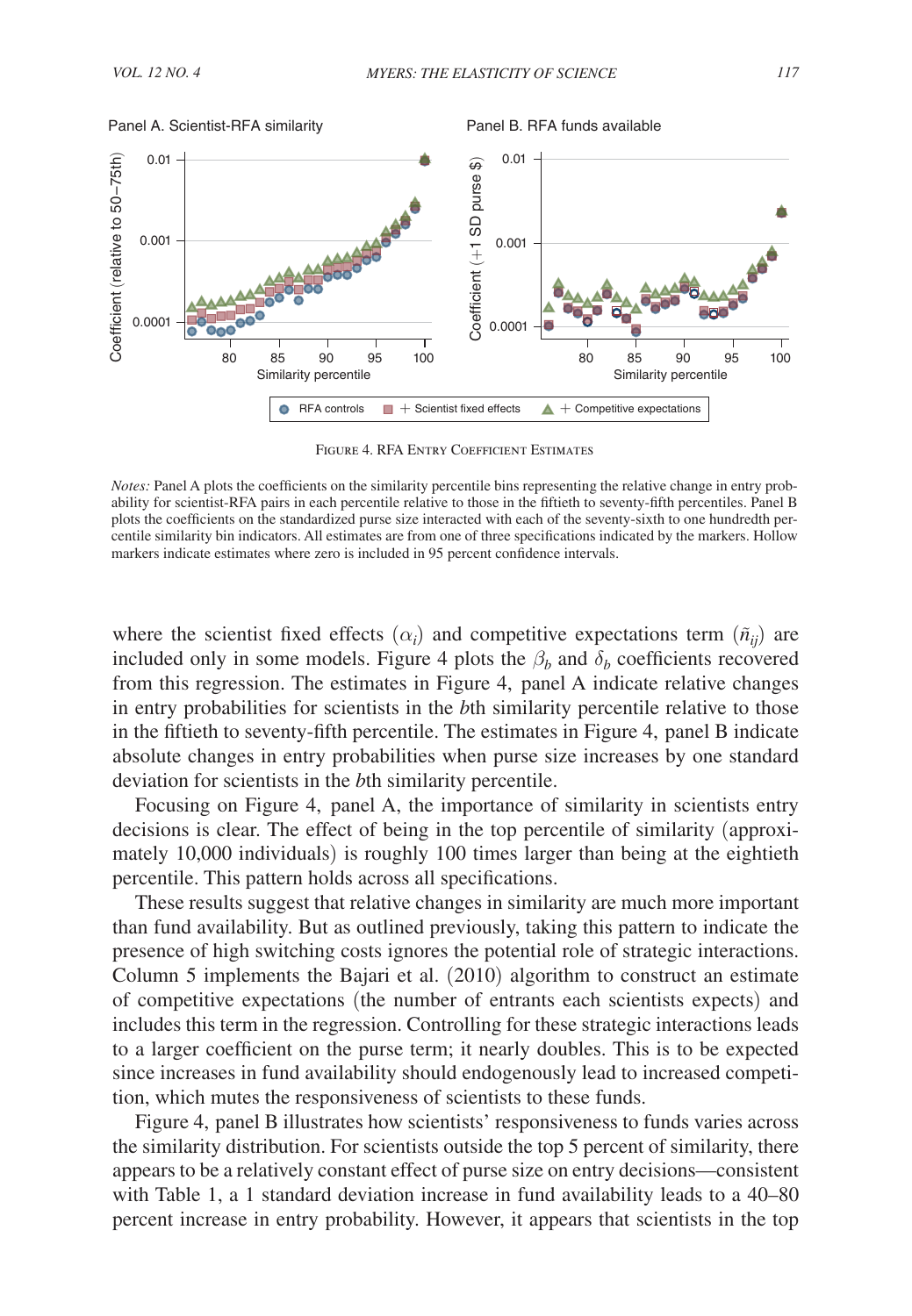5 percent of similarity are significantly more responsive to funds. For these individuals, that same change in funding increases entry probabilities by two- to threefold. These patterns indicate that the scientists most responsive to RFAs are likely to be already operating in the area of science targeted. Still, distant individuals do exhibit some degree of responsiveness.

A number of robustness tests are reported in online Appendix F. I estimate equation (2) using unadjusted *pmra* scores; the max, median, and average of *pmra* scores based on the full set of scientists prior publications; and log transformations of the key independent variables. All results are very similar to the main results reported here.<sup>35</sup>

I can make more precise statements about the elasticity of scientists' direction if I interpret the similarity scores as cardinal measures of scientific space that scientists must traverse. Figure 5, panels A and B recreates Figure 4, panels A and B but converts the coefficient estimates into elasticities that indicate the percentage change in entry probability caused by a percentage change in similarity and purse size, respectively. For all but the most distant scientists, relative changes in similarity scores have much larger effects than relative changes in purse sizes, even when competition is held fixed. But both exhibit a pattern very similar to the RFA where responsiveness is particularly larger for scientists.

As outlined above, the ratio of these two elasticities describes the increase in funding necessary to induce a relative change in direction—the elasticity of science. Focusing on the specification that conditions on competitive expectations, Figure 5, panel C plots the ratio of these elasticities. Across the similarity distribution, I find the ratio of these two effects to be between around 0.1, which suggests that a 10 percent change in funding is necessary to induce a scientist to undertake a 1 percent change in their direction. Despite the nonlinearities documented in Figure 5 panels A and B, this elasticity is relatively consistent across the similarity distribution. I take this as evidence that the ratio of these two forces—similarity and funds does in fact capture the underlying presence of directional adjustment costs facing scientists.

To convert this estimate into a more policy-relevant number, I do the following. First, I scale purse sizes by four since they describe only the first year's worth of funds and the average R01 lasts roughly four years. Second, I use the conservative estimate of win probabilities of 14 percent to convert purse sizes into expected values. Using these two adjustments, Figure 5, panel D plots the amount of grant funds needed in expectation to induce a scientist to undertake varying degrees of adjustment to their direction. I use the mean elasticity of science (approximately 0.1) to make the main estimates (the center line) and bound these estimates (with the shaded area) using the minimum and maximum elasticities.

For a reference point, a one standard deviation redirection in this sample corresponds to a 27 percent change in similarity. That is to say, relative to the mean similarity between scientists' prior work and an RFA, scientists who are one standard deviation closer to the RFA had 27 percent larger similarity scores. The results imply that incentivizing a scientist to undertake this level of redirection would require a

<sup>&</sup>lt;sup>35</sup> Unreported results using a fourth-order polynomial expansions of the competitive expectations term are also very similar to the main results.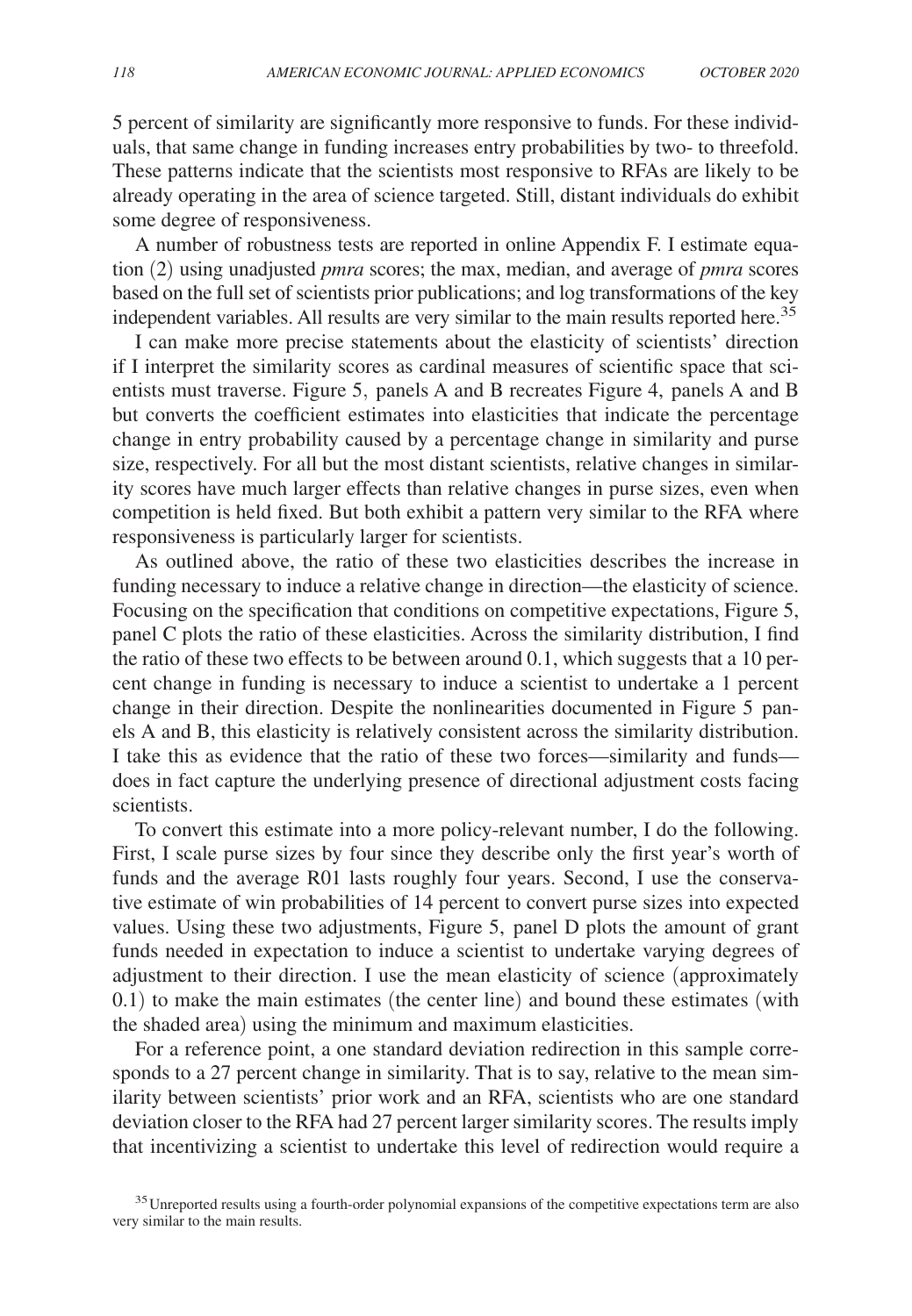

Figure 5. Implied Elasticities and Inducement Costs

*Notes:* Panels A and B plot the implied percentage change in entry probability given a 1 percent change in similarity or fund availability at the sample means; note the log scale of the *y*-axes. Panel C plots the ratio of these elasticities to give the implied percentage change in similarity that can be induced by a 1 percent change in funding. All estimates are from one of three specifications indicated by the markers. Hollow markers indicate estimates where zero is included in 95 percent confidence intervals. Panel D projects the implied redirection costs as described in the text.

total of about \$3.7 million in expectation, nearly three R01s worth of funds. In the full sample of *pmra* scores, one standard deviation corresponds to a 50 percent change in similarity. Extrapolating my estimates suggests that inducing this degree of change would require approximately \$6.8 million in expectation.

Certainly, it is easy to find examples of scientists making large changes in their direction. The problem with inferring the costs of these movements is that scientists follow the most promising new opportunities. The estimates from these analyses, which hold fixed these opportunities, indicate that the costs of incentivizing marginal directional changes are very large relative to the amount of funds scientists can ever expect from a single NIH grant.

#### **III. Is There an RFA Premium?**

The goal of this section is to investigate whether the costs of redirections identified in the prior section affect the equilibrium size of grants. If it is costly for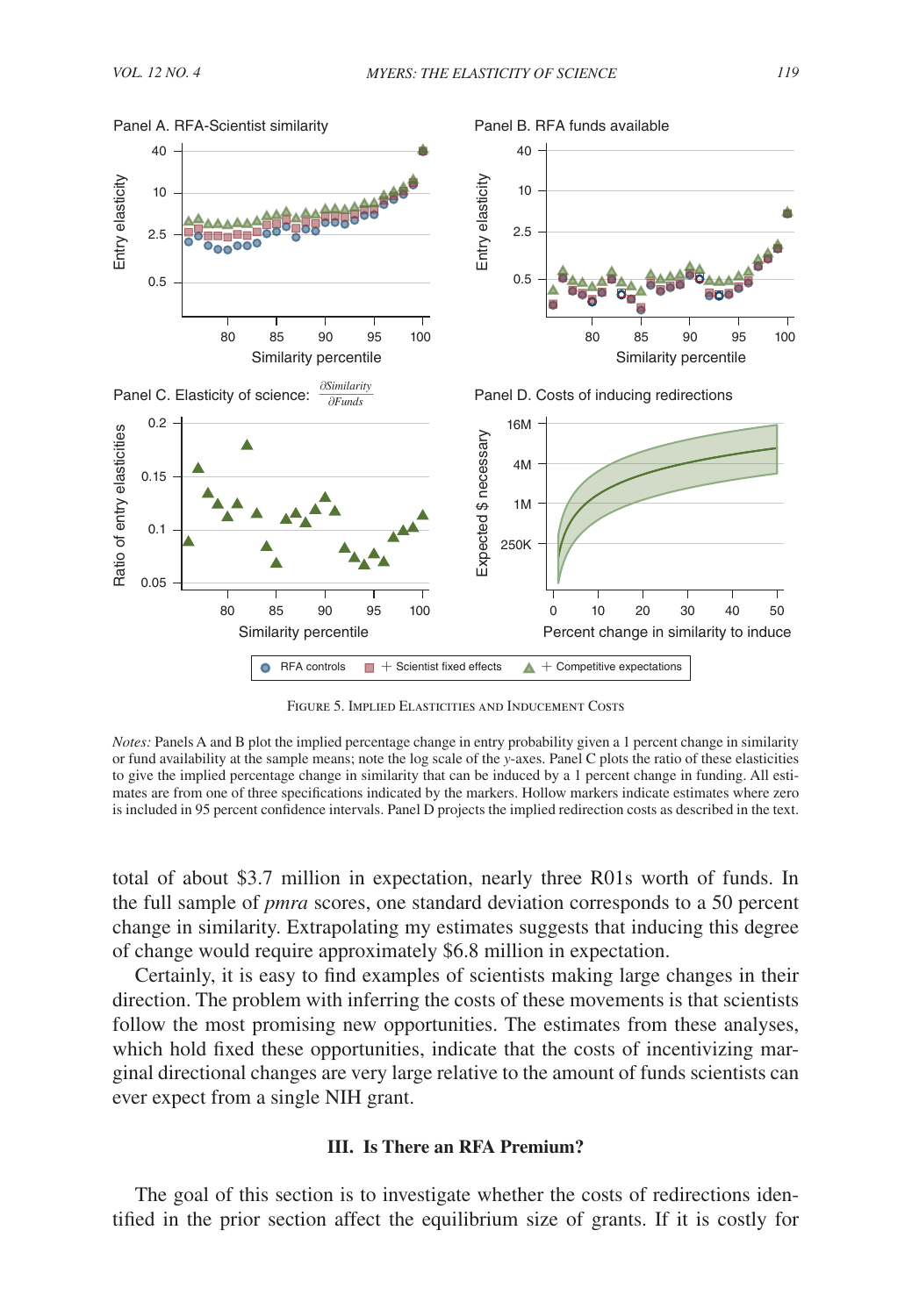

Figure 6. Trends in Outcomes—RFA versus Open Applications

*Notes:* RFA-open correlations are 0.97 for similarity, 0.90 for win probability, and 0.92 for award size. The lack of abstract text for pre-2007 restricts the set of applications for which similarity scores can be calculated.

scientists to adjust the direction of their work, and RFAs require larger adjustments relative to the open grants, then the expected value of RFAs could be larger. Figure 6 illustrates that, compared to open applications, RFA applications are 25 percent less similar to the scientist's prior work, on average. $36$  Just as compensating differentials arise when occupations have undesirable attributes, so too may RFAs be larger than open grants as they require scientists to undertake costly redirections.<sup>37</sup>

The main conditions underlying this argument are that competition reduces the expected value of applying and marginal applicants are indifferent between the costs and benefits of applying to RFAs or open grants—the market is in equilibrium. To the point of competition, NIH policies make clear that the division of funds takes

<sup>&</sup>lt;sup>36</sup> Online Appendix C shows the full distribution of RFA similarity scores, which is shifted to the left (less similar) compared to open applications.

 $37$  Online Appendix E provides a simple, formal treatment of this argument, which is a discrete version of the experiment from the previous section. Instead of choosing from RFAs that each require a different degree of redirection, scientists now only choose between two options: RFAs or open grants.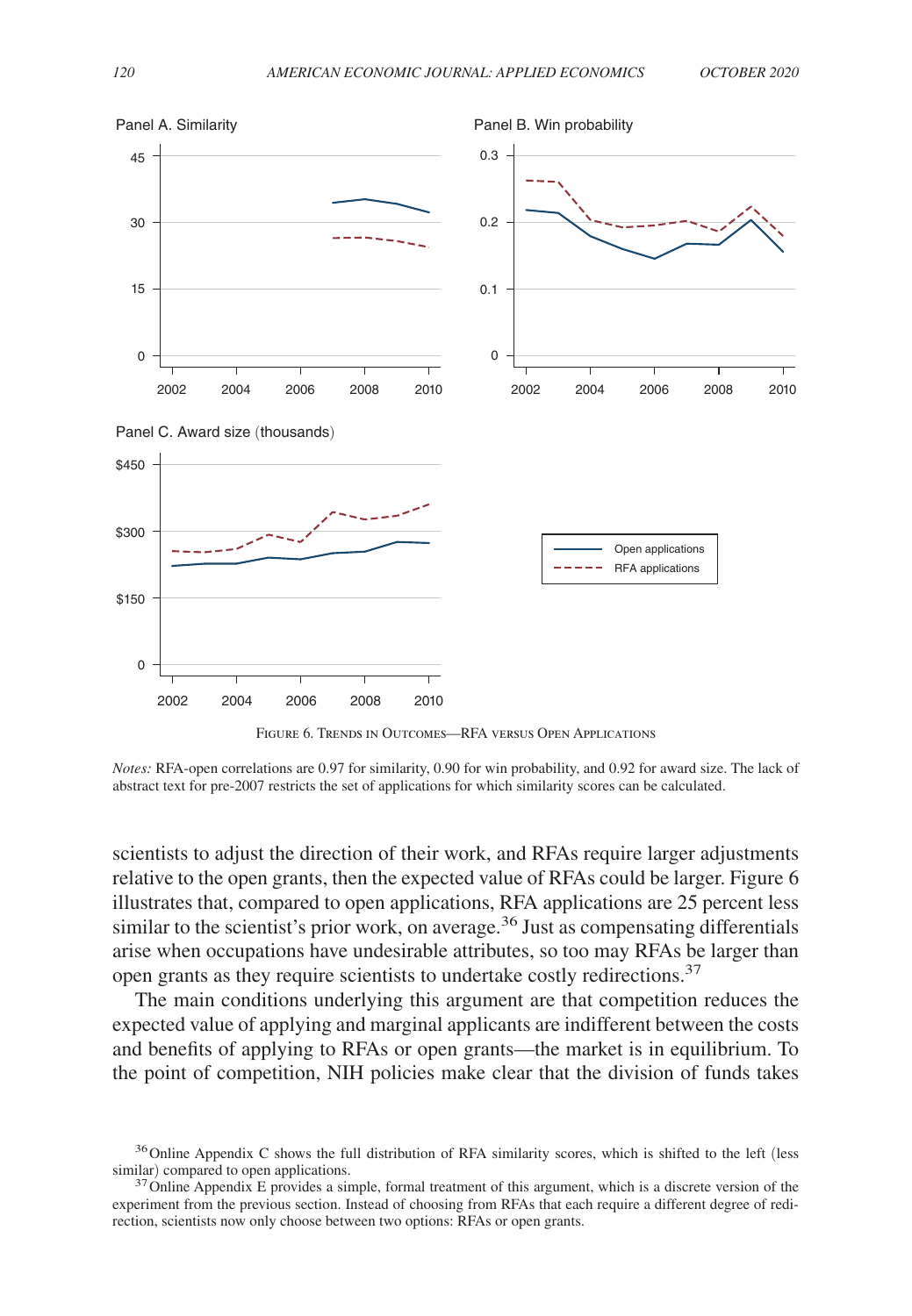into account the number and quality of applications.38 More competition should reduce expectations about award size. And as evidenced in Figure 6, the expected payoff of RFA and open grants trend together very closely over time. This suggests that, each year, applicants evaluate the costs and benefits of pursuing particular grants and choose the option with the largest payoff.

The goal of the following regressions will be to identify whether these differences are causally due to RFAs or if they are an artifact of selection bias (e.g., scientists with high-quality ideas are more willing to redirect, are more likely to win, and win larger awards). Furthermore, if RFAs cause marginal scientists to change the direction of their work and in turn have a larger expected value, I can use the elasticity estimates from the previous section to explore how much of this RFA premium can plausibly be explained by scientists' (un)willingness to switch topics.

### A. *Empirical Model*

As a first pass, I could regress the three outcomes  $y = \{s$ cientific similarity, win probability, award size} for application  $j$  submitted by scientist  $i$  on an indicator for whether the application was submitted to an RFA  $(1\{RFA_i\})$  as follows:

(6) 
$$
y_{ij} = \alpha + \beta \mathbf{1} \{ RFA_j \} + \epsilon_{ij}.
$$

From these regressions, the  $\beta$  coefficient can be used to describe the RFA redirection effect (change in similarity) and premium (change in expected value). <sup>39</sup> But this simple difference suffers from two drawbacks: (i) it is unclear that the average open application is the appropriate counterfactual for RFA applications, as is implied by equation (6); and (ii) scientists likely have expectations about their potential outcomes in either competition, which could generate a selection bias.

To the first point, I introduce scientist fixed effects to remove any variation driven by stable differences across individuals. I also use the funding channels and peer review groupings described in online Appendix A to group all applications (RFA and open) into highly detailed sets of research areas. This process generates roughly 400 different research areas, denoted *s* , each with an average of 40 applications per year. Furthermore, I interact these research areas with time fixed effects to generate a rigorous set of research area–time fixed effects. Including these fixed effects in the most saturated (and therefore conservative) model assumes that, conditional on submitting an RFA (or open) application, the most similar outcome for that individual would have been to compete within the open (or RFA) competition of the same research area that same year.

<sup>&</sup>lt;sup>38</sup>Case in point is this language that appears in virtually all RFAs in some way or another: "The total amount awarded and the number of awards will depend upon the mechanism numbers, quality, duration, and costs of the applications received." This particular quote is from the following RFA: https://goo.gl/wZPmij (accessed July 12, 2017).

<sup>&</sup>lt;sup>39</sup>The redirection effect will be directly estimated as  $\beta_{Similarity}$ . I combine the  $\beta$  coefficients from the win probability and award-size regressions in a rational expectation framework where the expected value of entry is the product of the two. Letting  $\bar{w}$  and  $\bar{a}$  denote the average win rate and award size in open grants, respectively, the shift in expected value is then simply of the form  $(\bar{w} + \tilde{\beta}_{Win}) \times (\bar{a} + \beta_{Award})/(\bar{w} \times \bar{a})$ .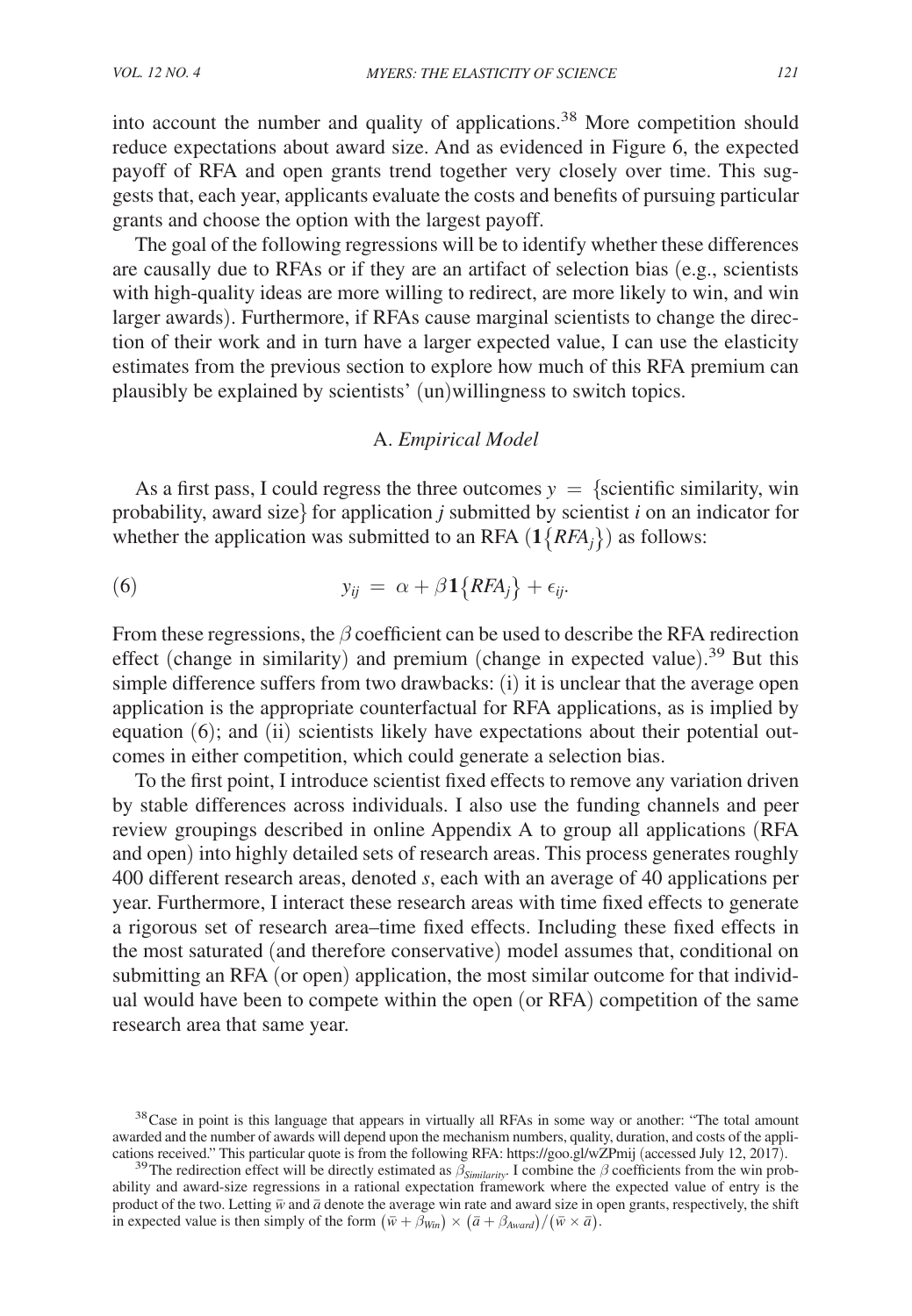To control for the possibility of selection bias beyond the fixed effects, I condition on the peer application's review score and the amount of funds requested, which plays a large part in determining the size of the award. Controlling for these variables accounts for scenarios where, for example, scientists may be more willing to undertake costly redirections into RFAs if they believe they have a high-quality proposal that is more likely to be funded. Conditioning outcomes on the amount of funds requested is also useful because it ensures that applications of equivalent scope/scale are compared to one another.<sup>40</sup>

Rewriting equation (6) to include the fixed effects for individuals (*i*) and time-variant research areas  $(st)$  and the covariates  $(X)$ , the main estimating equation is

(7) 
$$
y_{ijst} = \alpha_i + \beta \mathbf{1} \{ RFA_j \} + \gamma \mathbf{X}_{ij} + \tau_{st} + \epsilon_{ijst}.
$$

Equation  $(7)$  is estimated using ordinary least squares  $(OLS)$  for the three outcomes: log-transformed similarity scores, a binary win indicator, and log-transformed first-year direct costs. $41$ 

## B. *Summary Statistics and Results*

For the focal sample of applications included in this analysis, the average application is successful 23 percent of time, with an average first-year award size of \$298,000. At its largest, the sample includes 26,734 unique scientists and 39,756 applications, with each scientists submitting an average of 1.5 applications (2.5 for those with greater than one application).

To investigate how much RFAs induce scientists to adjust the trajectory of their research relative to open grants, Table 2, panel A reports the results of estimating equation (7) with the *pmra* similarity score as the dependent variable. In all specifications, there is a persistent difference in the degree to which each scientist's new application resembles their prior work; RFA applications are less similar. The magnitude of this difference declines upon the inclusion of the controls, mostly driven by the individual and research area fixed effects, suggesting that there are important underlying differences across scientists and fields of research with respect to how individuals' research trajectories evolve. Overall, the evidence indicates that RFAs do force scientists to pursue a topic for funding that is less similar on average than what they would have otherwise pursued with an open grant. The models with scientist fixed effects suggest this difference is roughly 10 to 15 percent.

Table 2, panels B and C present estimates of the win probability and awardsize differences. Across all specifications, RFA applications are more likely to be awarded funds and, conditional on winning, are likely to receive a larger amount of funds. Combining these two effects, the magnitudes indicate an RFA premium of

<sup>&</sup>lt;sup>40</sup>Including this as a control means that estimated differences in award size are, with respect to the "surplus" of award funds, relative to the amount requested.

 $41$  Online Appendix F includes results using alternative independent variable transformations and versions of award size (i.e., total costs).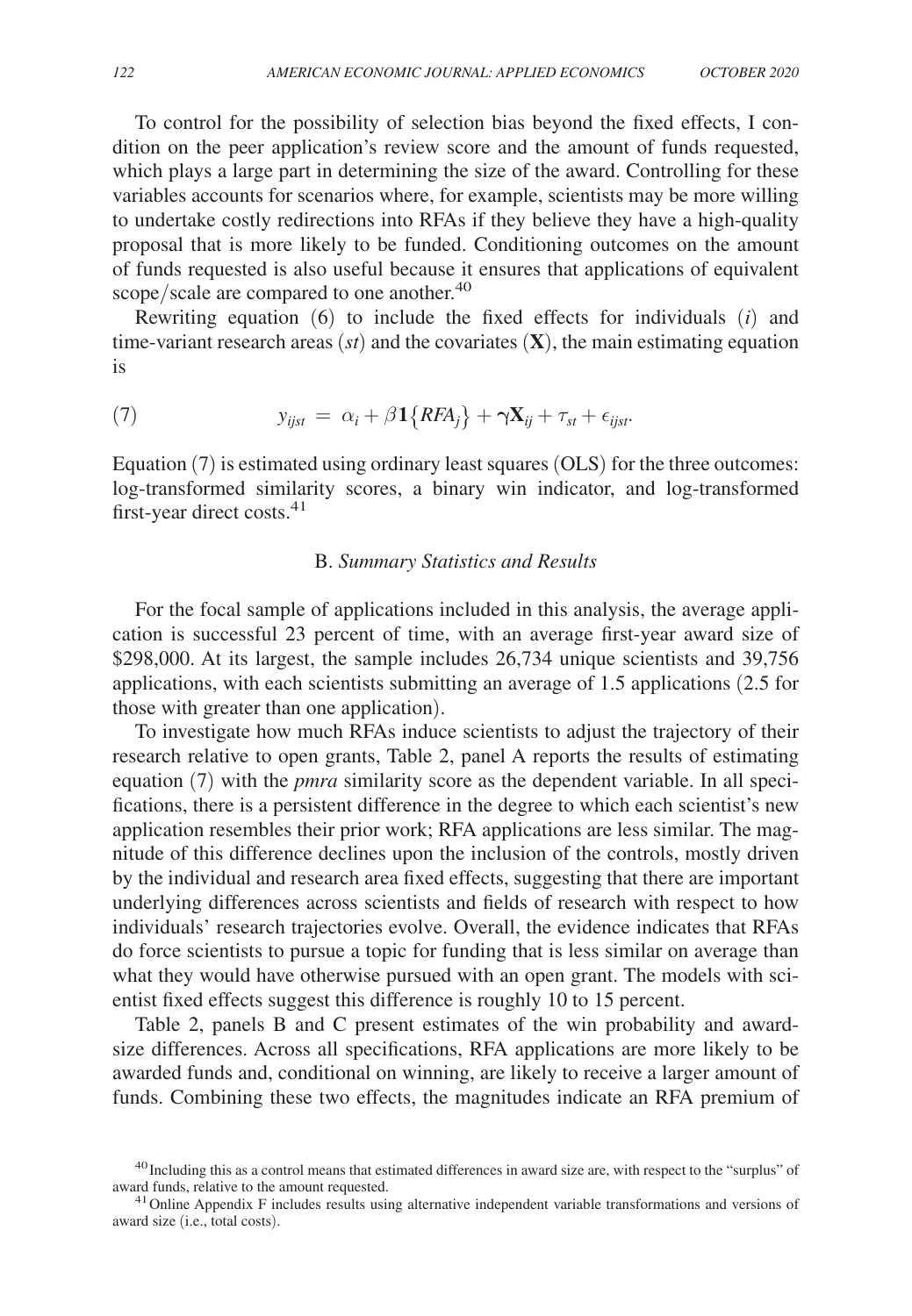|                                                                                     | (1)      | (2)      | (3)      | (4)      | (5)         |
|-------------------------------------------------------------------------------------|----------|----------|----------|----------|-------------|
| Panel A. $log(Similarity_{ijst})$                                                   | $-0.236$ | $-0.242$ | $-0.153$ | $-0.110$ | $-0.101$    |
| $1\{RFA_j\}$                                                                        | (0.0089) | (0.0089) | (0.0093) | (0.0157) | (0.0185)    |
| <i>N</i> <sub>Applications</sub>                                                    | 39,741   | 39,731   | 21,495   | 36,237   | 18,582      |
| $N_{Scientists}$                                                                    | 26,723   | 26,716   | 8,480    | 24,864   | 7,408       |
| $mean(Similarity_{open})$                                                           | 33.5     | 33.5     | 34.3     | 33.4     | 34.3        |
| Panel B. $1{Win_{i}}$                                                               | 0.111    | 0.0749   | 0.0706   | 0.121    | 0.0883      |
| $1\{RFA_j\}$                                                                        | (0.0065) | (0.0050) | (0.0087) | (0.0096) | (0.0182)    |
| <b>N</b> Applications                                                               | 39,756   | 39,746   | 21,502   | 36,250   | 18,588      |
| $N_{Scientists}$                                                                    | 26,734   | 26,727   | 8,483    | 24,874   | 7,411       |
| mean(1 { $Win$ } <sub>open</sub> )                                                  | 0.22     | 0.22     | 0.21     | 0.22     | 0.21        |
| Panel C. $log(Award\$ <sub>ijst</sub> )                                             | 0.240    | 0.199    | 0.197    | 0.0587   | 0.167       |
| $1\{RFA_j\}$                                                                        | (0.0149) | (0.0112) | (0.0229) | (0.0235) | (0.0504)    |
| N <sub>Applications</sub>                                                           | 9,743    | 9,738    | 1,944    | 8,447    | 1,182       |
| <i>N</i> <sub>Scientists</sub>                                                      | 8,698    | 8.693    | 899      | 7,605    | 555         |
| $mean(Award\}_{open})$                                                              | 270,646  | 270,670  | 288,053  | 271,693  | 284,237     |
| Application controls<br>Scientist fixed effects<br>Research area–time fixed effects |          | Y        | Y<br>Y   | Y<br>Y   | Y<br>Y<br>Y |

Table 2—RFA versus Open Applications

*Notes:* Application controls include peer review score and funds requested. Standard errors are clustered within scientists. *Award*\$ refers to first-year direct costs of the grant.

roughly 65 percent relative to the expected payoff of open applications. This implies that scientists are indifferent between approximately \$270,000 (in first-year funds) awarded via an open grant and \$445,000 awarded via an RFA.

At first glance, this seems like a large premium to place on RFAs. But given the magnitude of redirection they appear to require, this plausibly could be explained by the (in)elasticity of science identified in the prior section. To explore this possibility, I must assume that the entirety of the RFA premium is due to this redirection effect. If that were the case, then these results imply that scientists are indifferent between a 10 percent redirection to more similar work and a 65 percent increase in expected grant funds. These magnitudes imply an elasticity of direction with respect to grant funds of about 0.15 ( $= 0.1/0.65$ ). For comparison, the average elasticity identified with the entry model was approximately  $0.11$ .

These two estimates are quite similar, suggesting that a significant portion of the RFA premium could be explained by the switching costs facing scientists considering these mechanisms. There are two caveats to this suggestive finding. The first is that I cannot perfectly attribute the RFA premium described by the results in Table 2, panels B and C to the redirection effect in panel A and not to any other RFA-specific factors that scientists may value positively or negatively.<sup>42</sup>

<sup>&</sup>lt;sup>42</sup>As described earlier, the two funding channels differ in the nature of competition, with open competitions being much larger and broader in scope. Furthermore, the NIH allows scientists to attempt to extend the duration of a grant beyond its initial timeline, a process referred to as "competitive renewal," and anecdotal evidence indicates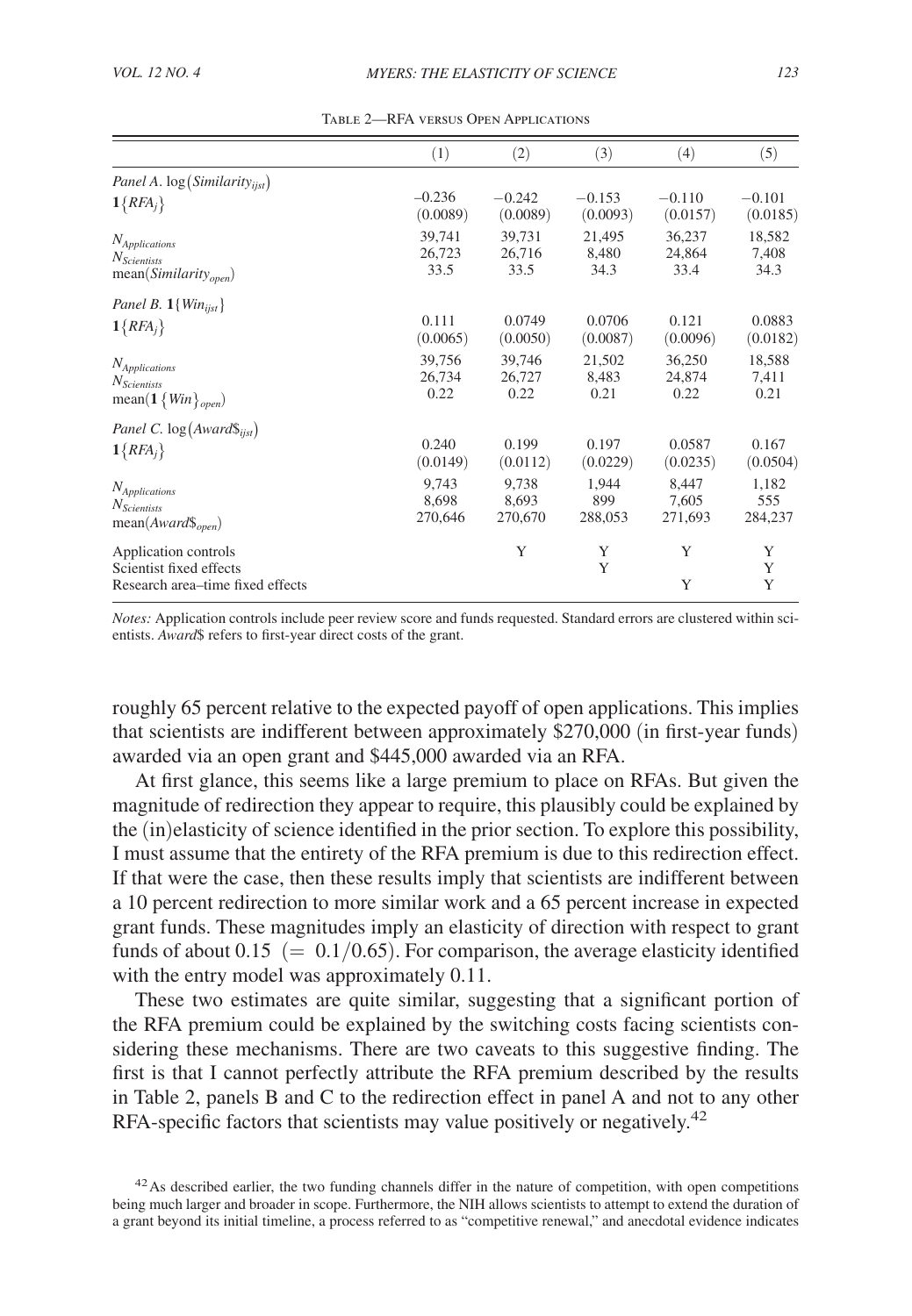Second, the elasticity identified by the entry model includes (essentially) all potential applicants, while the analysis in this section examine outcomes only for applicants. Are these the same marginal applicants? It is reasonable to assume that if individuals are on the margin for participating in an RFA, then they would also consider participation in an open mechanism, and vice versa. And the inclusion of the scientist fixed effects removes stable, unobservable variation across scientists. However, it is possible that scientists who do apply for an NIH grant are doing so at particular times in their careers when their demand for NIH funds is higher. Perhaps a prior grant has expired, perhaps their institution has implemented budget cuts, etc. To this point, it is not surprising, then, that I find applicants to be slightly more elastic than the larger pool of potential applicants on average. Still, I take this as new evidence that the adjustment costs facing scientists can have a first-order effect on the equilibrium size of grants awarded by the NIH.

#### **IV. Grant Productivity**

The results of Sections II and III are based on the information contained within scientists' grant applications, their *intentions*. But it is by no means guaranteed that, if awarded, grants ultimately influence the rate or direction of scientists' work.<sup>43</sup> Furthermore, the efficiency of RFAs will depend on whether the productivity of grants differs between the RFA and open mechanisms. This analysis builds on Azoulay et al. (2019) and Jacob and Lefgren (2011), which examine the science- and scientist-level impact of NIH funding. My focus is on comparing the scientist-level effect of open and RFA grants. RFAs may lead to fewer publications than open grants if, for example, winners who are inexperienced in the specific area targeted by the RFA are not able to deliver on what they propose. Conversely, if RFAs encourage work in "hot" areas, or if the fresh perspective of being a new entrant to the field increases productivity, RFAs may in fact lead to more publications per grant (or dollar).

The following empirical approach is closer to Jacob and Lefgren (2011), which focuses only on the open mechanism and uses a fuzzy regression discontinuity design. In short, they use the imperfect rank-order funding process whereby the NIH sorts applications per their peer reviewed quality and (probabilistically) funds applications from top to bottom per their budget constraints. Because this process is not perfectly due to rank order, the authors must generate pseudodiscontinuities to generate identifying variation in awards.<sup>44</sup> However, this imperfection in the rank-order award process is largely due to the potentially nonrandom preferences of the NIH administrators, complicating the interpretation of this variation. Instead, I exploit the fact that I can observe the budget requests of each application, which are both

that this option is much easier for open grants compared to RFA grants. I lack data on these renewal grants, so I cannot test for any differences.

 $43$ The key issues are that (i) NIH grant funds are relatively fungible across projects, so it is possible that the funds awarded in an RFA on topic  $A$  are in fact used for future research on topic  $B$ ; and (ii) the market for grant funding of the top scientists may be competitive enough that losers at the NIH can still secure funding elsewhere.

<sup>&</sup>lt;sup>44</sup>See Jacob and Lefgren (2011, 1171) for more. Note their footnote 10, which states: "Ideally, one would like to create the theoretical cutoff score taking into account the amount of funding associated with each application," which motivated the research design implemented here.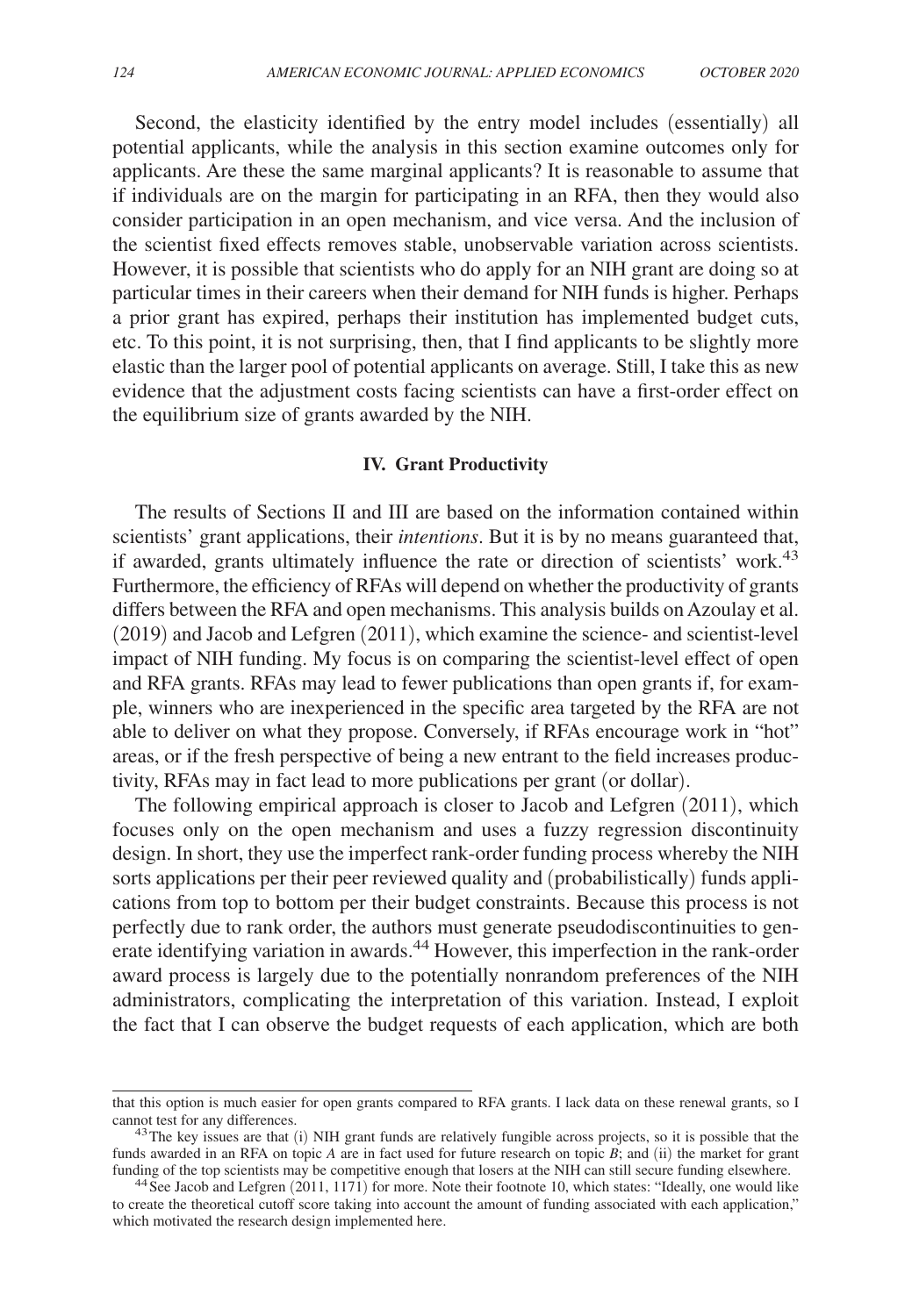plausibly uncorrelated with NIH managers' preferences and, as will be shown, play a large role in determining whether *other applications* are awarded grants.

## A. *Data and Dependent Variables*

*Publication Rate*.—I again use the Torvik and Smalheiser (2009) PubMed database to identify the set of publications each applicant is responsible for both before and after the award decisions, focusing on publications within five years of the award decision since most NIH grants last about four years. I identify publications where the scientist was a primary investigator by proxying for this role based on whether that scientist is listed as the first or last author on a publication. In the biomedical sciences, this is a very strong signal that an individual is the head of the laboratory or chiefly responsible for the design of the study.<sup>45</sup>

*Publication Direction*.—To assess changes in the direction of each scientist's publications—for the RFA grants only—I use the *pmra* algorithm to score the similarity between the applicant's publications (before and after award) and the research objectives of the RFA applied to. Again, larger scores indicate that the publication is more similar to the research objectives of the RFA.

## B. *Empirical Model*, *Identification*, *and Covariate Selection*

A simplified overview of the award process is as follows: first, applications receive quality scores from peer review panels; second, applications are sorted based on these scores within their respective funding group;<sup>46</sup> finally, funds are awarded in imperfect rank order at the discretion of NIH staff until the budget constraint binds. $4^{7}$  As just discussed, this discretion in the award process prevents clear discontinuities from existing in the data.

However, budgets are constrained, and so the goal of the following exercise is to separate the budget constraint effect from any NIH-preference effect.<sup>48</sup> I do so by leveraging the fact that I can observe the budget requests of each application and thus can calculate how "far away" from the best-ranked application each other application is. The logic is that, conditional on an application's peer review score, which mechanically determines its rank, the sum of budget requests for better-ranked applications is orthogonal to any feature of the focal application. However, this sum of budgets does influence the degree to which the budget constraint is binding. And

 $^{45}$ To proxy for quality, I also explore specifications examining the average journal impact factor (JIF) of publications. The impact factor of a journal is the number of citations received in a given year of articles published in the journal in the two preceding years divided by the total number of articles published in that journal during the two preceding years. It is thus a noisy, but publicly available, measure of citations.

<sup>&</sup>lt;sup>46</sup>For RFAs, this is simply within the RFA itself. For the open mechanism, each fiscal year applications are ranked within the institutes/centers they applied to for funding.

<sup>&</sup>lt;sup>47</sup> Online Appendix A details the NIH award policies in further detail.

<sup>&</sup>lt;sup>48</sup>Note that NIH preferences are not necessarily positively correlated with publication potential, since they do publicly commit to spreading funds to scientists across a wide range of geographical and institutional environments given the political context they operate in.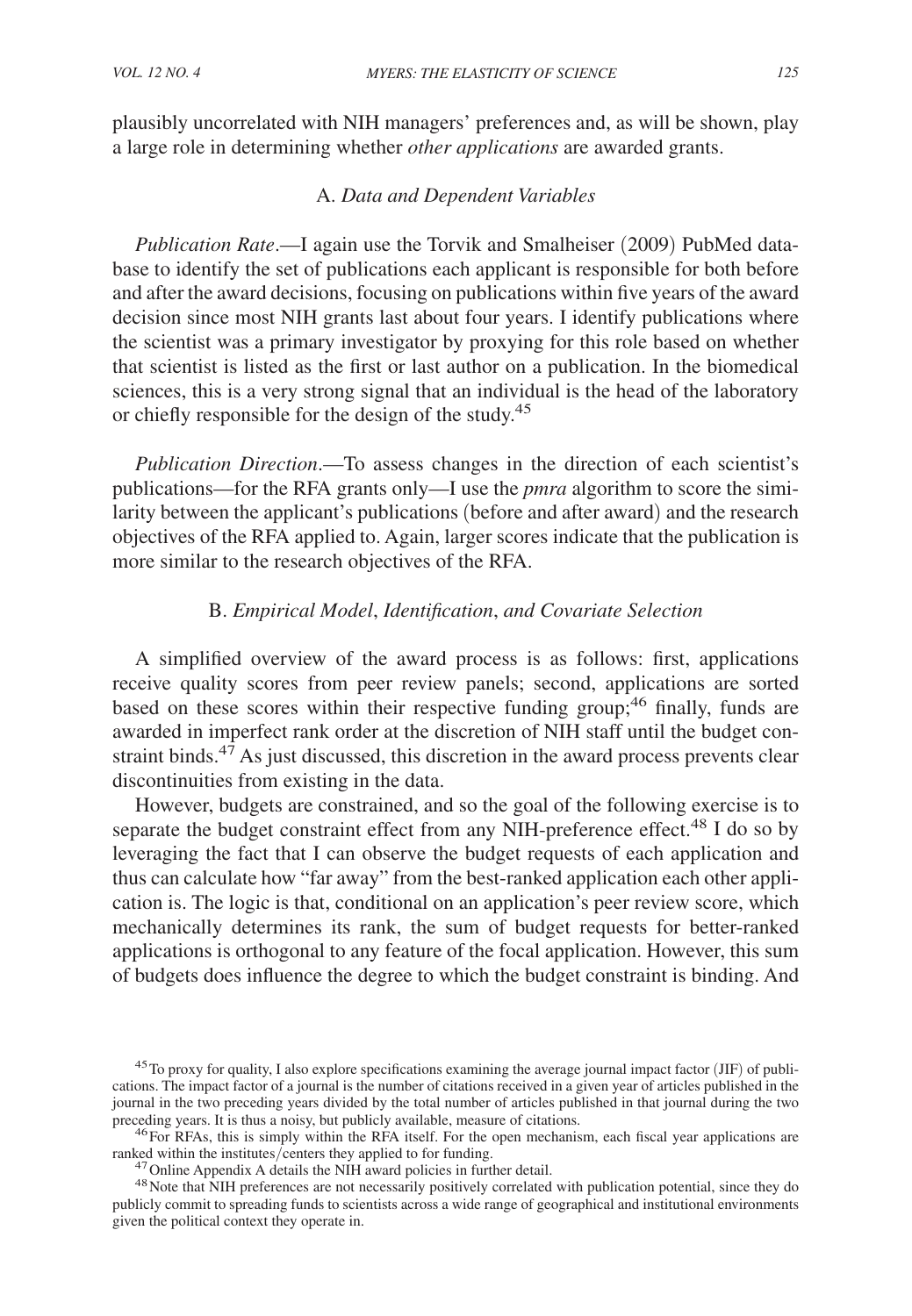since this measure is based on funds requested but not necessarily awarded, it is not influenced by NIH staff in any way.

Consider two perfectly equivalent applications  $j = \{1, 2\}$  that happen to be in different funding groups. If the budget requests of the *other* better-ranked applications in  $j = 2$ 's funding group were much larger than those in  $j = 1$ 's group, then  $j = 2$  would be less likely to receive an award. This is simply because managers evaluating application  $j = 1$  would face a weaker budget constraint.

I calculate a scaled version of this budget-distance metric *z* for each application  $j$  in each RFA/open-funding group  $k$ , where  $k$  identifies each unique RFA or institute/center fiscal year grouping, as follows:  $\frac{1}{2}$ 

(8) 
$$
z_{jk} = \begin{cases} 0, & \text{if } rank_{jk} = 1; \\ \frac{\sum_{jk} \$Request_{jk}}{\$Request_{k}}, & \text{otherwise,} \end{cases}
$$

where  $\bar{j}$  denotes the applications in group *k* that are better (lower) ranked than application *j*, and  $$Request<sub>k</sub>$  is the total amount of funds requested in the group *k*. This scaling is done to account for the fact that the number of applications, and thus total amounts requested, are endogenous to the budget constraint of each grouping. Being \$10 million away from the top application is very different in a small RFA compared to a large open grouping, but being 10 percent of the total amount requested away is more equivalent.<sup>49</sup>

In all of the models that use this instrument, I always include controls for the quality of the applications as judged by peer review. This is because lower-quality applications will, by construction, always be "further" from the top of the funding group. The goal of this instrument is to leverage variation in awards among applications that received equal marks by their peer reviewers. However, there are not any straightforward ways of providing strong empirical evidence that the exclusion restriction holds in this case. So some caution should be taken when interpreting the absolute magnitude of these coefficients and implied effects.

I estimate variants of equation (9), a two-stage least squares (2SLS) equation determining whether an applicant receives a grant  $(1\{Win_{ik}\} = \{0,1\})$ , as well as the postdecision publication output of that same applicant  $(y_{ik})$ :

(9a) 
$$
1\{Win_{jk}\} = a_k + \delta z_{jk} + f_1(score_{jk}, rank_{jk}, X_j) + v_{jk},
$$

(9b) 
$$
y_{jk} = \alpha_k + \beta \mathbf{1}\{ Win_{jk}\} + f_2(score_{jk}, rank_{jk}, \mathbf{X}_j) + \nu_{jk},
$$

where the score and rank variables capture the quality of the application based on its peer review score and ordinal ranking within its funding group,  $X_j$  is a vector of application/applicant-specific characteristics,<sup>50</sup>  $z_{jk}$  is the instrumental variable, and

<sup>&</sup>lt;sup>49</sup>I use the funds requested, and not those actually awarded, because realized award amounts are obviously influenced by NIH preferences and may reflect strategic withholding of awards from better-ranked applications to fund more-preferred but lower-ranked applications.

<sup>&</sup>lt;sup>50</sup>These other covariates include: funds requested by the focal application; whether the project is flagged as involving animals, humans, or children; whether the applicant is a "new investigator" per NIH's definition; whether the applicant has a PhD, MD, or other degree; whether the applicant has ever received an NIH research grant; the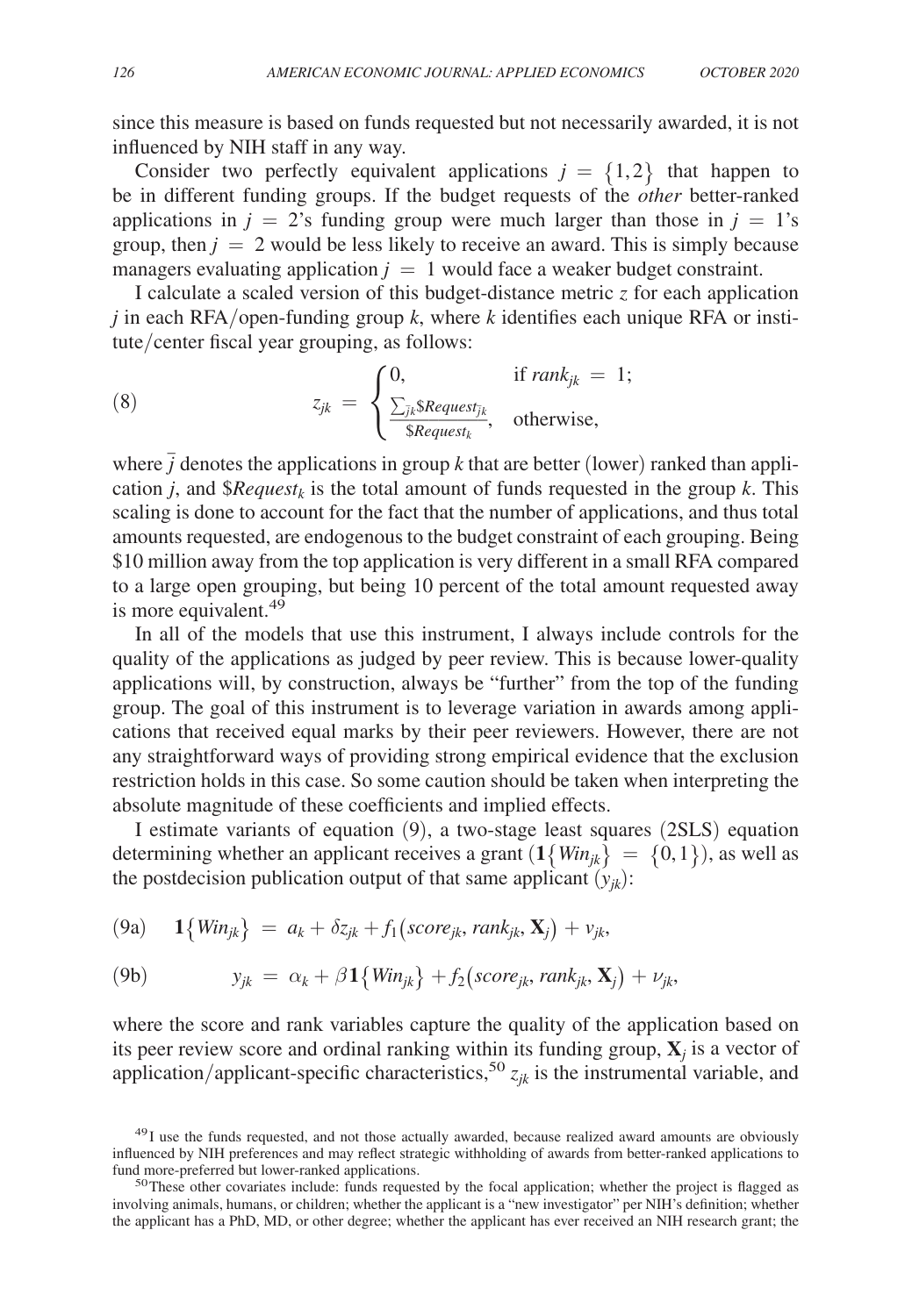the error terms are denoted by  $v_{jk}$  and  $v_{jk}$ . In the simplest specifications,  $a_k$  and  $\alpha_k$ represent institute-year fixed effects intended to capture secular changes in the use of open and RFA mechanisms.51 In more stringent specifications, these fixed effects will be at the level of funding groups, which will only identify the productivity effect based on differences between winners and losers in the same RFA or open competitions.

I allow the focal productivity parameter,  $\beta$ , to vary by RFA and open awards, interacting  $z_{ik}$  with an RFA/open dummy to generate the necessary identifying variation. To handle the skewed nature of the outcomes while retaining zeros, I transform dependent variables using the inverse hyperbolic sine transformation and then transform the coefficients to report approximate semielasticities.<sup>52</sup>

To minimize parametric assumptions about the role of application quality (score and rank) and other covariates  $(X)$ , I use the *LASSO*-based variable selection and estimation routine described by Chernozhukov, Hansen, and Spindler (2015).<sup>53</sup> I separate these covariates into three categories: (i) the quality variables score and rank, (ii) a set of "project"  $X$  variables specific to the application, and (iii) a set of "people" **X** variables specific to the applicant. Within each of these categories, I generate fourth-order polynomial expansions of the variables and interact all of the linear terms. I then vary the degree to which the project and people controls and the funding group fixed effects are included in the model to investigate whether any differences between RFA and open grant productivity is driven by certain selection patterns.

# C. *Summary Statistics and Results*

I evaluate outcomes for scientists who applied to the NIH between 2000 and 2006 and receive a peer review score. The sample includes only funding groups that award at least one grant and receive at least five applications, which removes the smallest 1 percent of groups. The final sample includes a set of 211 open funding groups, 334 RFAs, and 22,856 scientists who submitted 34,437 applications, about 15 percent of which went to RFAs. Online Appendix F includes a table with detailed summary statistics for this sample.

Figure 7 graphically depicts the first-stage relationship after controlling for the LASSO selected application quality variables and institute-year fixed effects. The instrument is expressed in terms of standard deviations. The relationship suggests that in both RFAs and open groupings, being one standard deviation further from the best-ranked application in the group leads to a roughly 20 percentage point decline

years since the applicant's first NIH grant of any kind and R01 grant; and the count of the applicant's publications including interactions for those as first/last author, the JIF weights, and whether the publication is flagged as receiving support from the US government. In the RFA-only similarity analyses, I also include a vector of preapplication publication similarity scores.

 $51$ The data is right-censored, with only half of the sample observed for the full five years postdecision. So if certain institutes relied on RFAs more in later years, then RFAs would appear less productive by construction.

<sup>52</sup> See Bellemare and Wichman (forthcoming) for more.

<sup>&</sup>lt;sup>53</sup>These methods are implemented using the authors' lassopack Stata module.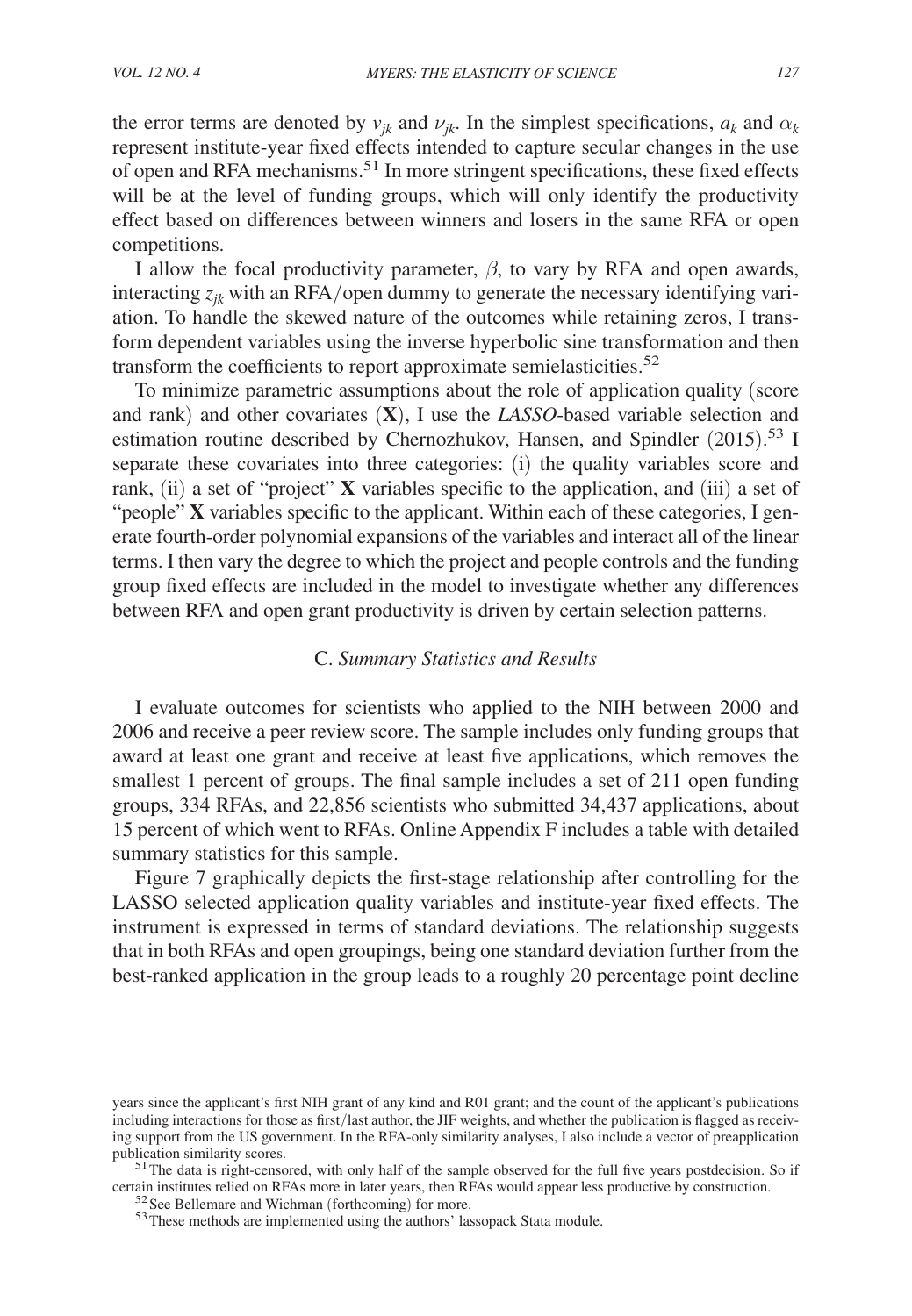

Figure 7. First-Stage Relationship—Residuals

*Notes:* This figure plots win probabilities and the funding instrument for each application, conditioning out LASSO-selected application quality and institute-year fixed effects. The *F*-statistics are 226.7 and 51.3 for open and RFA applications, respectively.

in funding probability. The budget constraint appears to gradually bind in a linear fashion, which motivates the choice of not transforming the instrument any further.<sup>54</sup>

Table 3 presents the results of estimating equation (9). Column 1 is a simple OLS version of the regression with only the institute-year fixed effects. This regression suggests that on average, RFA grants are roughly three times as productive as open grants. This difference could be attributed to higher quality applications being submitted to RFAs, more productive scientists—conditional on their peer review scores—selecting into RFAs, or the NIH selecting more promising areas of science for RFAs.

To hold application quality fixed and identify estimates closer to the causal effect of the grants themselves, column 2 uses the IV and still finds RFAs to be roughly three times as productive as open grants. But by relying on the IV, I can be more confident that this is not due to differences in the quality of marginal RFA and open submissions and that the absolute magnitudes identified reflect the impact of the grants themselves. The absolute productivity levels are larger than the OLS estimates, which may be due to preferences of the NIH for project- or people-specific characteristics aside from publication potential or some other feature unique to the compliers of this instrument (i.e., the local average treatment effect per this IV may be smaller than the true average treatment effect).

<sup>&</sup>lt;sup>54</sup>The first-stage relationship plotted in Figure 7 corresponds to the IV model in Table 3, column 2. In online Appendix F, I present regression tables of the first-stage relationships for the five IV models in Table 3, columns 2–5. The results are very similar across the models, with different controls for projects, people, and other fixed effects. In all cases, for both RFA and open groupings, a one standard deviation increase in the instrument leads to a roughly 17 to 24 percentage point decline in funding probability, conditional on the application quality metrics. And the *F*-statistics of the instruments are all on the order of 100 to 200 for open applications and 50 for RFA applications.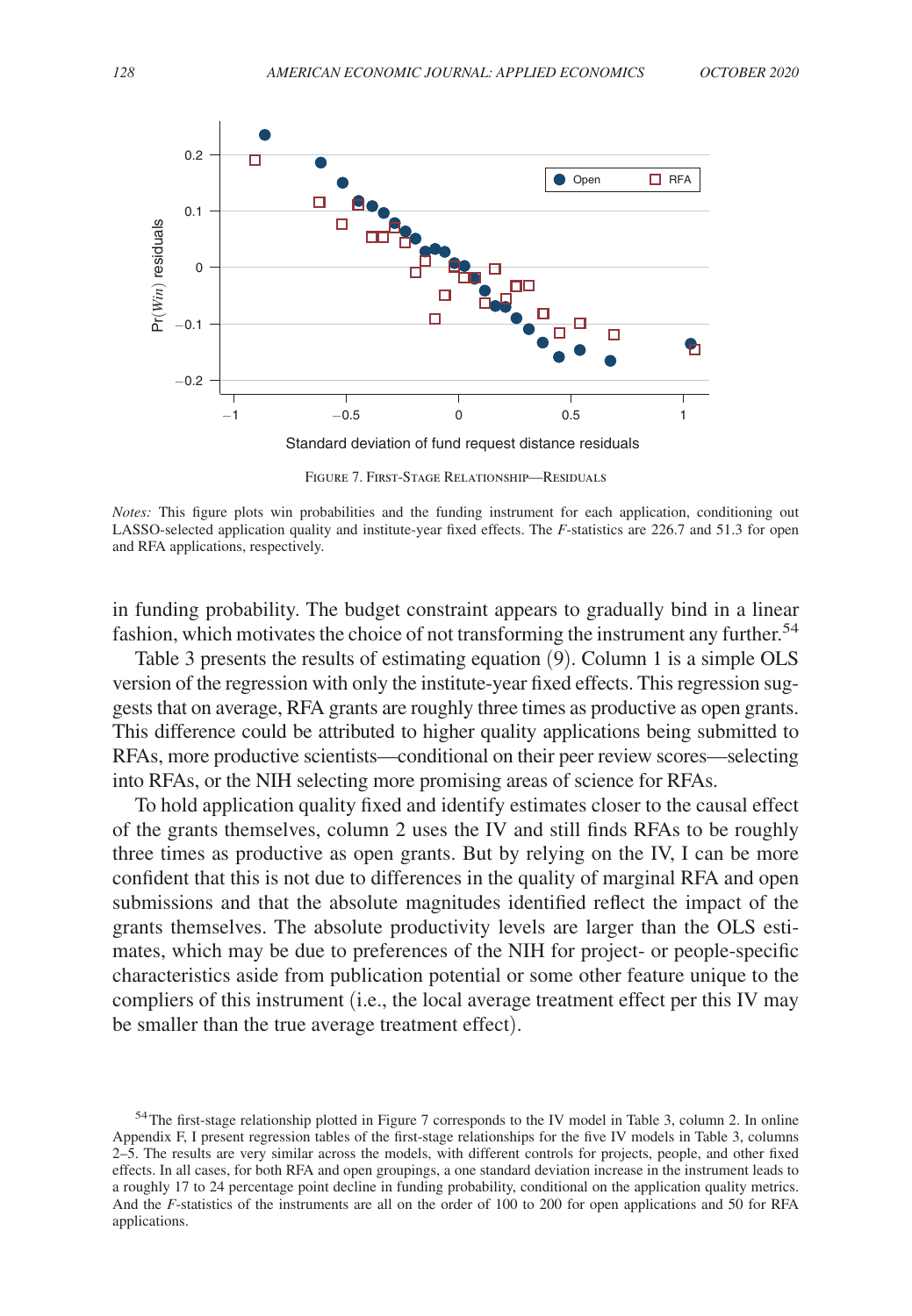|                                                                     | $IHS(Publication Count_{ik})$ |                             |                           |                        |                        |                          |
|---------------------------------------------------------------------|-------------------------------|-----------------------------|---------------------------|------------------------|------------------------|--------------------------|
|                                                                     | (1)                           | (2)                         | (3)                       | (4)                    | (5)                    | (6)                      |
| $1\{Win, open_{jk}\}\$                                              | 0.0578<br>(0.0206)            | 0.224<br>(0.0752)           | 0.250<br>(0.0781)         | 0.268<br>(0.0767)      | 0.0657<br>(0.0565)     | 0.129<br>(0.0477)        |
| $1\{Win, RFA_{jk}\}$                                                | 0.134<br>(0.0362)             | 0.620<br>(0.142)            | 0.628<br>(0.144)          | 0.451<br>(0.163)       | 0.0938<br>(0.0599)     | 0.133<br>(0.0452)        |
| Semielasticity open<br>Semielasticity RFA<br>$p$ -value difference  | 0.059<br>0.142<br>0.07        | 0.247<br>0.841<br>${<}0.01$ | 0.280<br>0.854<br>< 0.01  | 0.304<br>0.550<br>0.24 | 0.066<br>0.096<br>0.63 | 0.137<br>0.141<br>0.93   |
| <b>Observations</b><br>IV<br><i>F</i> -statistic<br>Project $X$     | 34,437                        | 34,437<br>Y<br>122.7        | 34,437<br>Y<br>121.1<br>Y | 34,437<br>Y<br>115.7   | 34,437<br>Y<br>79.7    | 34,437<br>Y<br>54.3<br>Y |
| People $X$<br>Funding group fixed effects<br>LASSO $var_{sel/poss}$ |                               | 5/9                         | 14/31                     | Y<br>27/256            | Y<br>5/9               | Y<br>Y<br>34/287         |

Table 3—Grant Productivity—Publication Rates

*Notes:* This table reports 2SLS estimates from equation (9). The average applicant published 6.24 articles postdecision. Project and People  $X$  indicate whether covariates specific to the application (i.e., funds requested) and/or the applicant (i.e., publication history) are included. *LASSO var sel*/*poss* reports the number of *LASSO* selected and possible covariates. All regressions include institute-year fixed effects, except for columns 5 and 6, given the funding group fixed effects, which are within institute years. Standard errors clustered at funding groups are in parentheses.

Columns 3–6 investigate what may be leading to this productivity difference. First, column 3 introduces the vector of project covariates (i.e., budget size, whether the project involves human subjects) to remove some variation in the types of science proposed. The estimates are virtually unchanged. Column 4 includes only the people-specific covariates (i.e., publication and grant histories), and the productivity difference declines by nearly 60 percent, relatively speaking. This suggests that a large reason why RFAs appear more productive is that highly productive scientists, whose future productivity is not captured in the peer review score, select into these mechanisms.

Can the rest of the difference be attributed to the types of science targeted by RFAs? The inclusion of the funding group fixed effects in column 5 identifies RFA and open award semielasticities that are not significantly different from each other or zero. This indicates that a sizable portion of the RFA-open difference could plausibly be attributed to NIH program managers identifying research areas that have high publication potential. Although this model suggests grant receipt does not have a clear effect on publication counts, this does not imply that RFAs are ineffective. Rather, it suggests that RFAs may be able to identify research directions with high potential that scientists would not have taken otherwise.55 And part of this effect may be due to scientists applying and losing but continuing to work on the targeted topic for some time.

<sup>&</sup>lt;sup>55</sup> Furthermore, this is not necessarily at odds with the RFA endogeneity tests in Section IC, since the argument for RFA exogeneity hinges on the NIH not responding to shocks that scientists themselves were also responding to. And this result suggests the NIH may be able to respond to (future) shocks that scientists would not have responded to.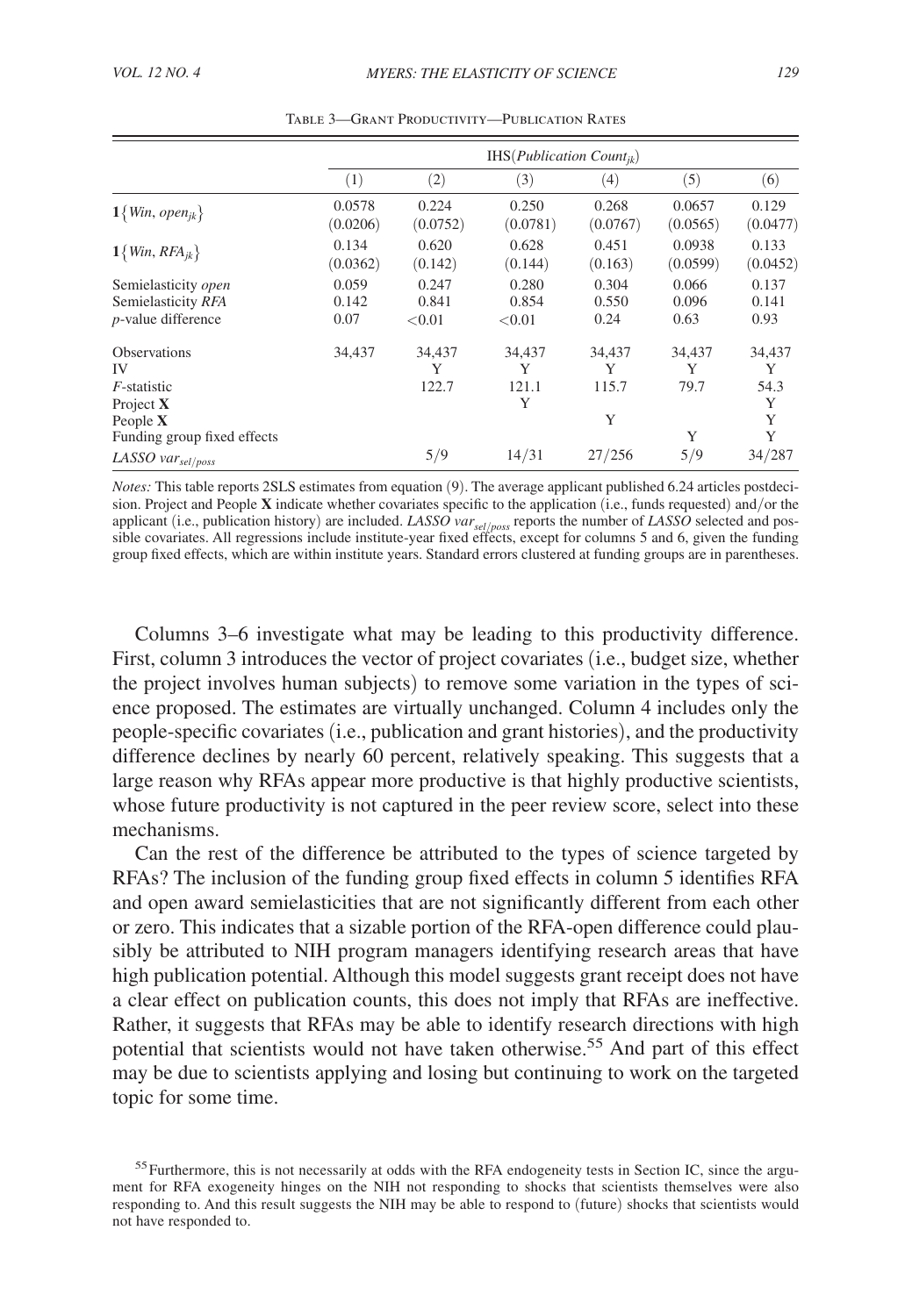|                                                     |                   | IHS( $Publication$ -RFA Similarity <sub>ik</sub> ) |                  |  |  |
|-----------------------------------------------------|-------------------|----------------------------------------------------|------------------|--|--|
|                                                     | (1)               | $\left( 2\right)$                                  | (3)              |  |  |
| $1\{Win, RFA_{jk}\}\$                               | 0.131<br>(0.0328) | 0.334<br>(0.166)                                   | 0.317<br>(0.136) |  |  |
| Semielasticity RFA                                  | 0.140             | 0.378                                              | 0.361            |  |  |
| <b>Observations</b><br>IV                           | 4.949             | 4.949<br>Y                                         | 4,949<br>Y       |  |  |
| $F$ -statistic<br>Project, people $X$               |                   | 57.5                                               | 58.2<br>Y        |  |  |
| Funding group fixed effects<br><i>pmra</i> controls | Y<br>Y            | Y<br>Y                                             | Y<br>Y<br>12/350 |  |  |
| LASSO $var_{sel/poss}$                              | 3/21              | 6/21                                               |                  |  |  |

Table 4—Grant Productivity—Publication Similarity

*Notes:* This table reports estimates from equation (9) using the *pmra* -based scientist-RFA similarity measure. Project and people  $X$  indicates whether covariates specific to the application (i.e., funds requested) and/or the applicant (i.e., publication history) are included. *LASSO var<sub>sel/poss*</sub> reports the number of *LASSO* selected and possible covariates. Standard errors clustered at funding groups are in parentheses.

In the fully saturated specification of column 6, the productivity difference is no longer statistically or economically meaningful. Both grants lead to about 14 percent more publications, and the *p*-value for the test of difference between the coefficients is 0.93.<sup>56</sup> This is rather intuitive since there is not any clear difference between the two grant mechanisms after removing variation in the types of applicants, applications, and scientific fields involved.<sup>57</sup>

Finally, I focus on RFAs and the question as to whether these grants actually generate new studies on the topics targeted. Table 4 presents estimates from another set of productivity equations using the *pmra* -based similarity outcome. I only use specifications that include both the funding group  $(= RFA)$  fixed effects and measures of the scientists' similarity to the RFA prior to applying. This is because there is some (unknowable) amount of variation in similarity scores across scientists and RFAs that is purely due to differences in how each RFA and publication was written and evaluated by the *pmra* algorithm. Always using these fixed effects and covariates prevents an in-depth investigation into selection patterns, but it ensures that the identifying variation in similarity scores is not mechanically related to differences in text usage.

Column 1 presents the OLS estimate, and columns 2–3 use the funding distance instrument. As before, the IV estimates are larger than the OLS estimate. In the IV specifications, regardless of whether the project and people covariates are included, the instrumented grants induce a roughly 37 percent increase in the similarity between scientists' publications and the RFA's objectives. In this sample, this

<sup>&</sup>lt;sup>56</sup>For comparison, Jacob and Lefgren's (2011) headline finding, using a specification most closely aligned with Table 3, column 6, is a 7 percent increase in publications. The difference in our results can plausibly be explained by our alternative identification strategies.

 $57$  Results in online Appendix F using the JIF measure reveal a somewhat similar pattern of relative magnitudes between the RFA and open semielasticities. Although, the absolute magnitudes are closer to zero, and the people covariates alone can plausibly explain the small RFA-open quality difference.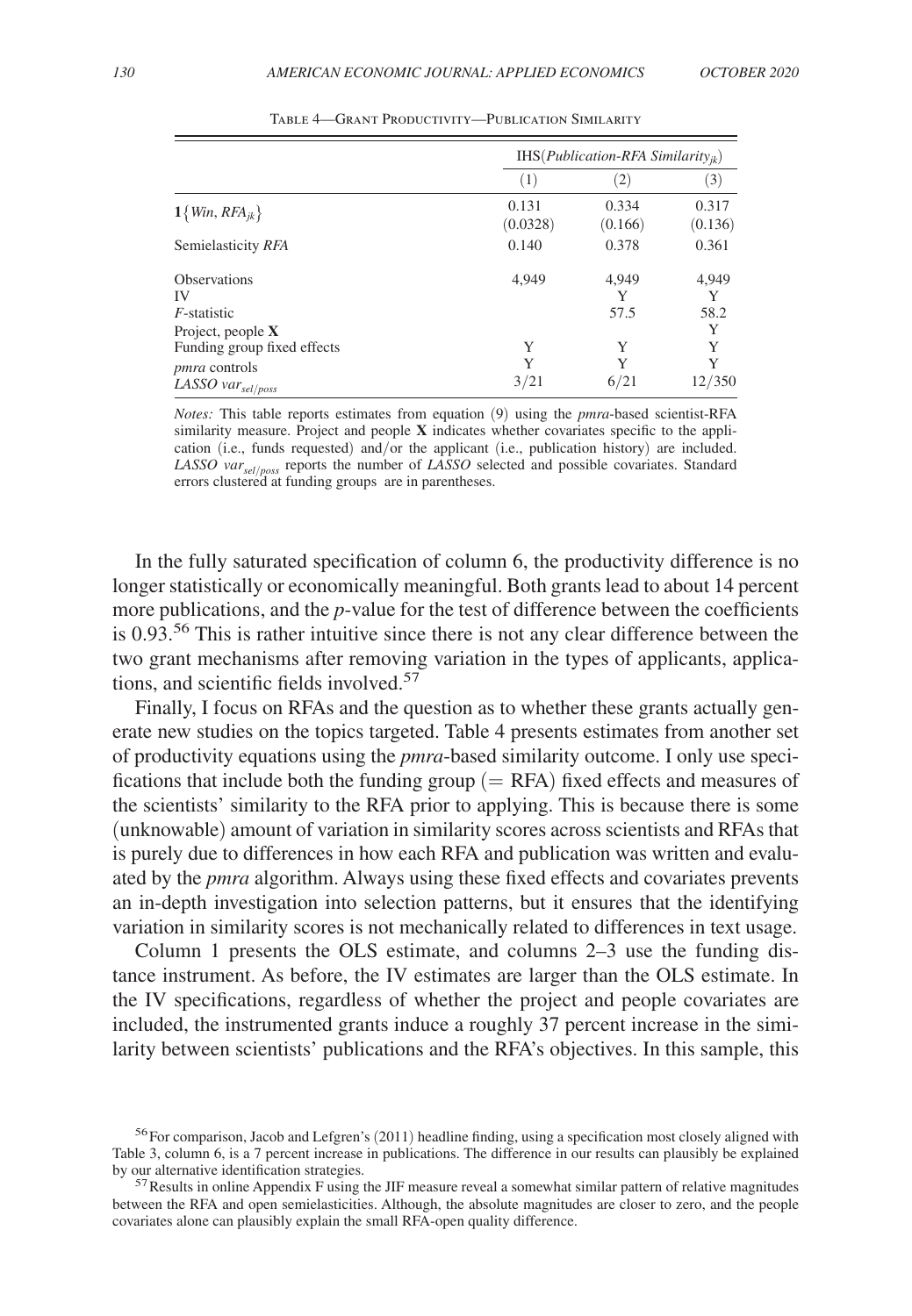magnitude corresponds to approximately one-third of a standard deviation in similarity scores, suggesting this effect is meaningful in a scientific sense.

Online Appendix F contains time-specific estimates of the instrumented grant effects. The publication rate effects appear to be concentrated in the first three years postdecision, with the estimates being indistinguishable from zero by the fifth year. This likely reflects the average four-year lifespan of the grants in this sample. For RFA grants, the impact on similarity appears to be almost entirely concentrated in the first year postdecision. Whether this is due to the losers becoming more similar to the winners (and the RFA) or the winners returning to their loser-like trajectory is difficult to discern without a second control group. But the raw data can shed some light: the average *pmra* similarity scores for both winners and losers of RFAs decline by about 30 percent from the first to fifth year post decision. This suggests that the latter story of winners returning to their original trajectories once their grant expires is most likely.

#### D. *Back-of-the-Envelope Cost Effectiveness*

To recap, the analyses in Section III indicated that RFA awards are approximately 16 to 20 percent larger, which corresponds to roughly an additional \$200,000 over the lifespan of the average grant. A conservative use of the estimates from Table 3 implies that RFAs can produce at least 1.8 more publications per grant than the open channels (3.1 versus 1.3). <sup>58</sup> Since the average lifetime size of an R01 in my data is about \$865,000, these effects imply that the average cost per publication is about \$344,000 for RFA grants and \$665,000 for open grants. RFAs appear to be significantly more cost effective at generating new publications.

But this does not immediately imply that the RFA program should be expanded; two caveats are in order. First, this productivity difference appears to be driven by the different types of scientists or projects that RFAs fund. So it is not clear how scaling the RFA programs beyond current levels would change this composition. If this composition effect is eliminated (as in Table 3, column 6), and the RFA premium remains, then policymakers will face a more difficult trade-off between the two mechanisms.

Second, the time trends of similarity effects illustrated in online Appendix F indicate that scientists' focus on the RFA-targeted topics does not appear to be persistent, so only a fraction of these additional publications are directly in line with the NIH's objectives. It appears that larger or more sustained funding would be necessary to make changes to the long-run direction of scientists.

More generally, I cannot extend these results to considerations of "moonshot"-style policies such as Nixon's "War on Cancer" that most certainly have the potential to create larger changes in the general equilibrium. While I cannot speak to the absolute welfare impacts of these grants (i.e., how large should the total RFA plus open budget be?), these estimates still provide some guidance to policymakers debating the merits of using RFAs at current levels to steer scientists toward topics they value.

<sup>&</sup>lt;sup>58</sup>This is based on taking the average difference in the RFA and open grant semielasticities across Table 3, columns 2–6.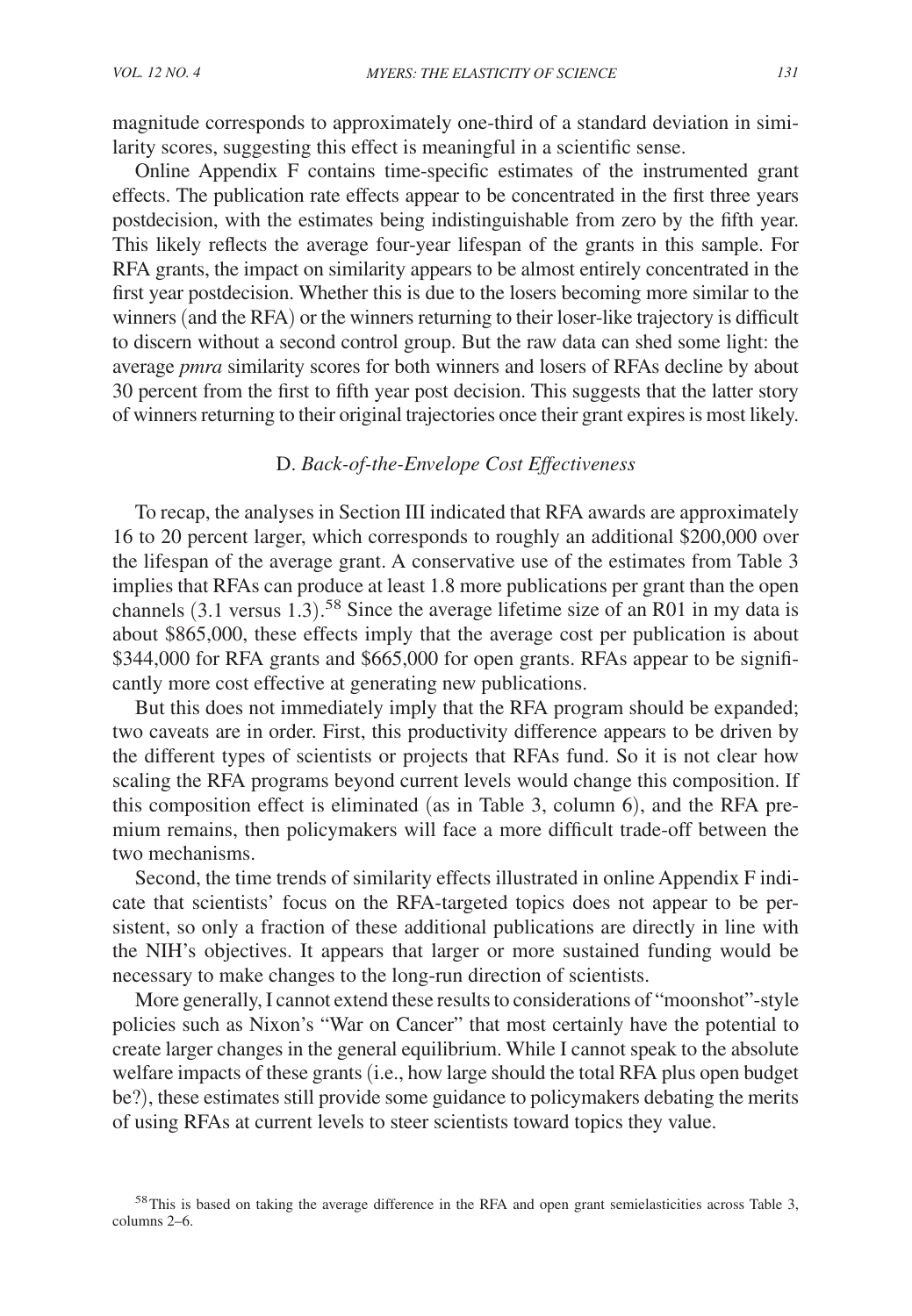#### **V. Conclusion**

The preceding trio of analyses finds the following: The scientists most responsive to RFAs are already operating relatively close to the topics that are targeted. The general costs of changing directions implied by scientists' RFA entry decisions appear very large. And these adjustment costs can plausibly explain the RFA premium, whereby RFA grants tend to be larger that their open counterparts. Irrespective of content, RFA grants lead to more publications than open grants, but this difference appears to be due to the different types of science and scientists that RFAs fund. Finally, RFAs generate new publications that are in line with the original objectives, but recipients appear to eventually revert to their original research directions.

Focusing on the large adjustment costs, the welfare implications of this constraint are not immediately obvious. For instance, although it may appear that the inelasticity I identify could prevent scientists from choosing an efficient direction from society's view, they may in fact be a source of diversity that counterbalances other distortions arising from market dynamics (Acemoglu 2012) or racing incentives (Stephan 1996). Still, the magnitudes suggest that these costs are a first-order force in determining the allocation of scientists.

In the context of research funding mechanisms, these results are relevant to the ongoing "people versus projects" debate on the optimal structure of grants.<sup>59</sup> Traditionally, and at the NIH especially, research grants are awarded for "projects." However, based on a growing body of theoretical (Manso 2011) and empirical evidence (Azoulay, Graff Zivin, and Manso 2011), calls have grown for more flexible funding arrangements that leave more discretion to the scientist. A frequent critique of project-centered arrangements is that they reduce incentives to be "creative."

The large switching costs I identify provide another potential limitation of project-based funding regimes: if researchers can only successfully compete for project-based grants by demonstrating their ability to produce publications, then they will not propose projects that require large adjustments, because they would appear to be unproductive in the short term (as funds would be spent on these switching costs, e.g., purchasing new tools, and not directly on production, e.g., labor). However, I am unable to speak directly to any of the mechanisms underlying the apparent reluctance of scientists to change their work. Disentangling forces such as information barriers, risk preferences, and tangible costs would be useful for informing policies.

Since Oi (1962) first emphasized the notion of labor as a quasi-fixed factor, "the hypothesis that employment adjusts slowly and with a speed that is inversely related to skill, [has] entered the central corpus of economic knowledge" (Hamermesh 1990, 94). Likewise, since at least Schmookler (1966), demand's ability to "pull" invention has been appreciated. Here, instead of examining the costs of and motivations for adjusting the *rate* of production, as has most Oi- and Schmookler-inspired work, I use RFAs to understand the costs of incentivizing adjustments to the *direction* of work for

<sup>59</sup>See, for example, https://goo.gl/TEQ7W8, accessed July 12, 2017.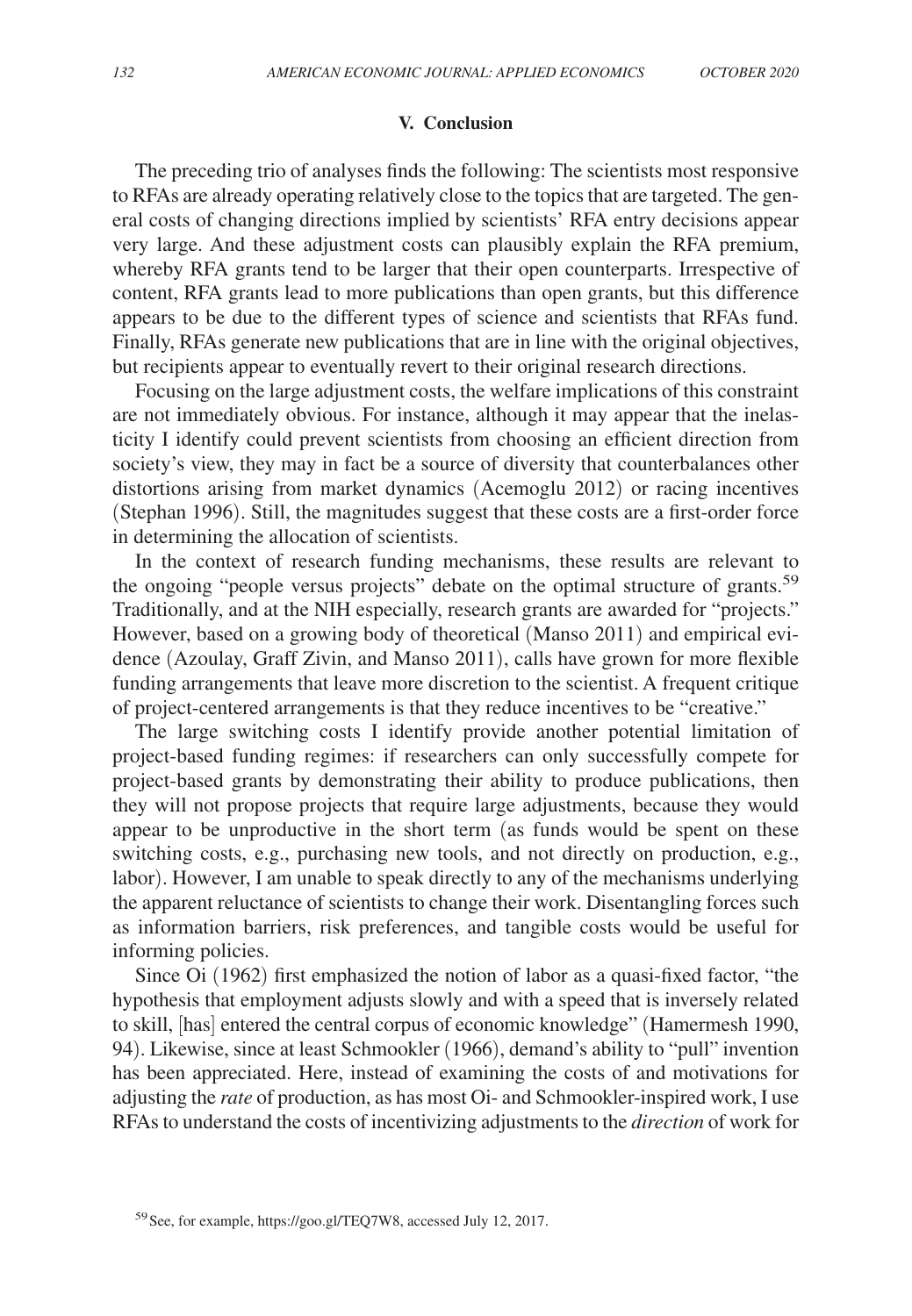one of the most skilled sets of the economy, biomedical scientists. My results show that at least in this setting, these costs are likely of first-order relevance.

Understanding this elasticity is essential for policymakers and managers alike since the vast majority of scientists at public and nonprofit institutions choose their own pursuits with minimal oversight. This system has arisen for good reason: uninformed funders are willing to relinquish control to leverage scientists' private information (Aghion, Dewatripont, and Stein 2008). However, it is not clear that the allocation of funds decided by scientists themselves will be socially optimal (Dasgupta and David 1994). <sup>60</sup> To resolve such concerns, Aghion, Dewatripont, and Stein (2008) suggests the use of mechanisms analogous to the RFAs I study here.

An obvious next question is how these costs influence the optimal allocation of research funds. A few theoretical models study this question (e.g., Lichtenberg 2001), but none reckon with the type of costs emphasized here. Future work on this topic should be worthwhile.

#### **REFERENCES**

**Acemoglu, Daron.** 2002. "Directed Technical Change." *Review of Economic Studies* 69 (4): 781–809. **Acemoglu, Daron.** 2012. "Diversity and Technological Progress." In *The Rate and Direction of Inven-*

- *tive Activity Revisited*, edited by Josh Lerner and Scott Stern, 319–56. Chicago: University of Chicago Press.
- **Aghion, Philippe, Antoine Dechezleprêtre, David Hémous, Ralf Martin, and John Van Reenen.** 2016. "Carbon Taxes, Path Dependency, and Directed Technical Change: Evidence from the Auto Industry." *Journal of Political Economy* 124 (1): 1–51.
- **Aghion, Philippe, Mathias Dewatripont, and Jeremy C. Stein.** 2008. "Academic Freedom, Private-Sector Focus, and the Process of Innovation." *RAND Journal of Economics* 39 (3): 617–35.
- **Aguirregabiria, Victor, and Pedro Mira.** 2007. "Sequential Estimation of Dynamic Discrete Games." *Econometrica* 75 (1): 1–53.
- **Arrow, Kenneth.** 1962. "Economic Welfare and the Allocation of Resources for Invention." In *The Rate and Direction of Inventive Activity: Economic and Social Factors*, edited by Universities-National Bureau Committee for Economic Research and Committee on Economic Growth of the Social Science Research Council, 609–26. Princeton: Princeton University Press.
- **Azoulay, Pierre, Christian Fons-Rosen, and Joshua S. Graff Zivin.** 2019. "Does Science Advance One Funeral at a Time?" *American Economic Review* 109 (8): 2889–2920.
- **Azoulay, Pierre, Joshua S. Graff Zivin, Danielle Li, and Bhaven N. Sampat.** 2019. "Public R&D Investments and Private-Sector Patenting: Evidence from NIH Funding Rules." *Review of Economic Studies* 86 (1): 117–52.
- **Azoulay, Pierre, Joshua S. Graff Zivin, and Gustavo Manso.** 2011. "Incentives and Creativity: Evidence from the Academic Life Sciences." *RAND Journal of Economics* 42 (3): 527–54.
- **Bajari, Patrick, Han Hong, John Krainer, and Denis Nekipelov.** 2010. "Estimating Static Models of Strategic Interactions." *Journal of Business and Economic Statistics* 28 (4): 469–82.
- **Bellemare, Marc F., and Casey J. Wichman.** Forthcoming. "Elasticities and the Inverse Hyperbolic Sine Transformation." *Oxford Bulletin of Economics and Statistics*.
- **Borjas, George J., and Kirk B. Doran.** 2015. "Cognitive Mobility: Labor Market Responses to Supply Shocks in the Space of Ideas." *Journal of Labor Economics* 33 (S1, Pt. 2): S109–45.
- **Chernozhukov, Victor, Christian Hansen, and Martin Spindler.** 2015. "Post-selection and Post-regularization Inference in Linear Models with Many Controls and Instruments." *American Economic Review* 105 (5): 486–90.
- **Crane, Diana.** 1969. "Social Structure in a Group of Scientists: A Test of the "Invisible College" Hypothesis." *American Sociological Review* 34 (3): 335–52.

<sup>60</sup>The "non-congruence between private and social rankings of final outcomes creates fundamental grounds for suspecting that the research portfolio that would be, in effect, selected, for society by the self-governing community of scientists will be an inefficient one" (Dasgupta and David 1994, 506).